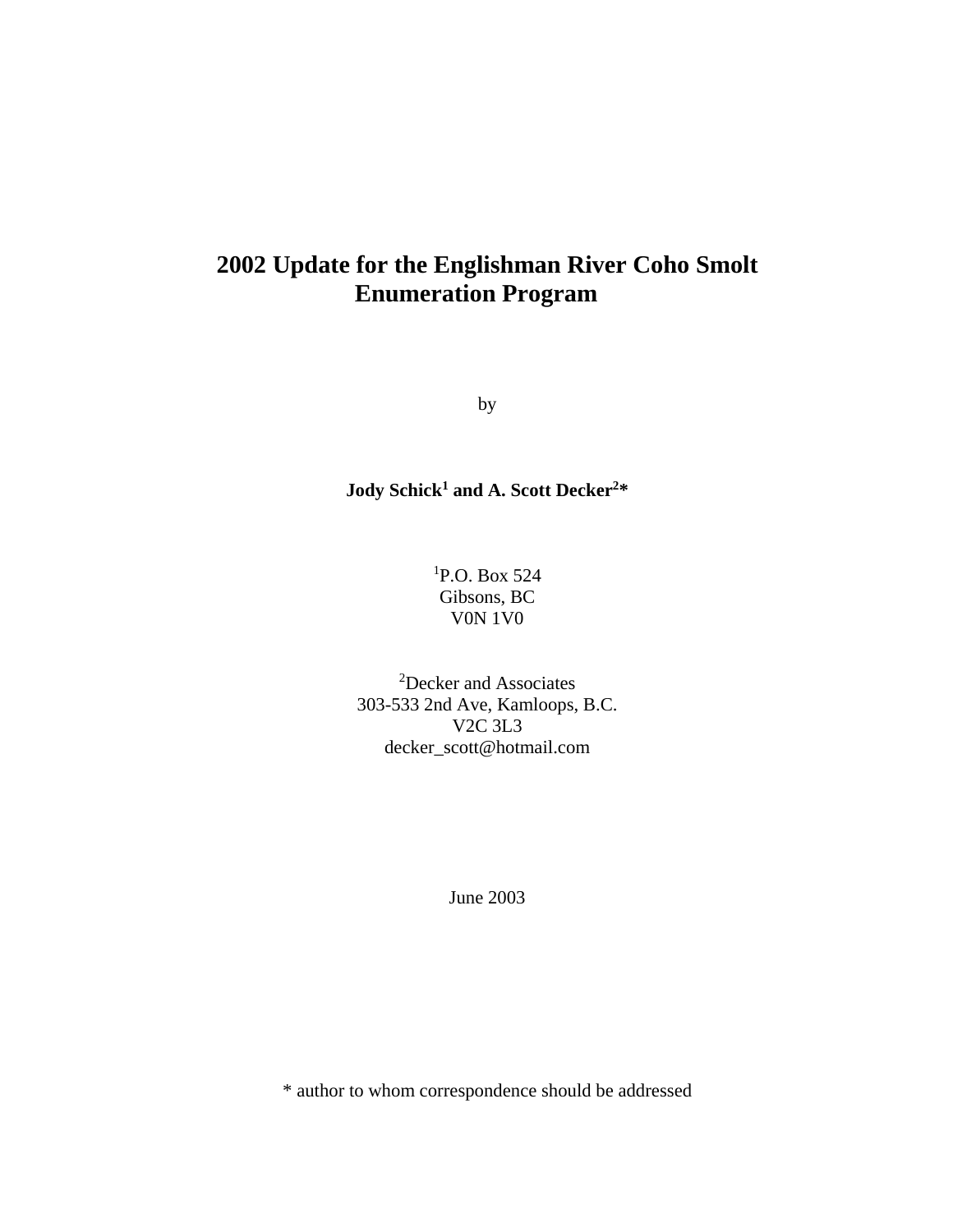### **ABSTRACT**

<span id="page-1-0"></span>Two side-channels were constructed in the Englishman River to increase off-channel rearing habitat for juvenile coho salmon. In 2002, the numbers of coho smolt outmigrating from these channels and from the mainstem/tributary area were monitored to assess the contribution of restored habitat to overall smolt production in the Englishman River system. The mean density of outmigrating coho smolts was 2.5 times greater for the side-channel area compared to the mainstem/tributary area. While the side-channels accounted for less than 8% of total stream (by channel length), smolt outmigrants from the channels represented 16% of the estimated total smolt production for the system  $(7,061 \text{ smolts of } 44,303 \pm 4,296 \text{ smolts})$ . These estimates should be considered minimum values because significant numbers of smolts were still being captured on June 8 when the downstream traps were removed. In 2002 an estimated 11% of the total number of smolt outmigrants from the system originated from the release of hatchery fry above a migration barrier in the Englishman River mainstem and in one of the side-channels during the summer of 2001.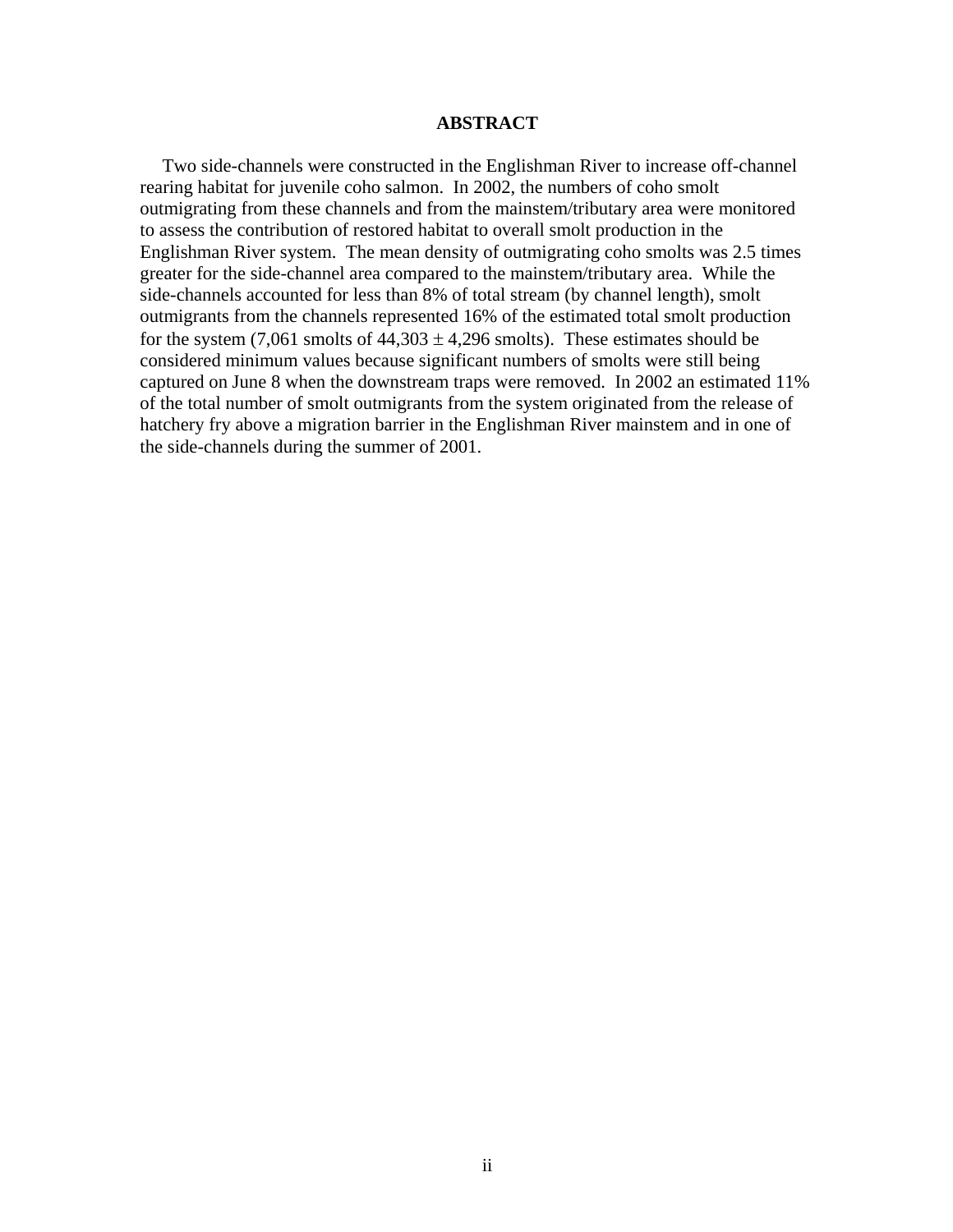|  |  |  | <b>TABLE OF CONTENTS</b> |
|--|--|--|--------------------------|
|--|--|--|--------------------------|

## **LIST OF TABLES**

- <span id="page-2-0"></span>[Table 1. Summary of the number of coho smolts marked \(M\) at the Center Creek and](#page-15-0)  [side-channel weirs \(Weyerhaeuser and Timber West\) and RST 2, the total number of](#page-15-0)  [smolts recovered at RST 1 and RST 2 \(C\), the number of marked smolts recovered](#page-15-0)  [\(R\), and the capture efficiency for each mark group. Also shown are the pooled](#page-15-0)  [Peterson estimates of the number of smolts that passed each RST based on each](#page-15-0)  [mark group and 95% confidence intervals. Tests of equal proportions refer to the](#page-15-0)  [probability that the proportion of marked and unmarked smolts were constant among](#page-15-0)  the six recovery periods (*P*). [.....................................................................................](#page-15-0) 12
- [Table 2. Summary of estimated coho numbers, 95% CI, densities and proportion of total](#page-16-0)  [Englishman River smolt run for the Timber West and Weyerhaeuser side-channels,](#page-16-0)  [Center Creek, Englishman River mainstem and tributaries, and the entire](#page-16-0)  [Englishman River system. Smolt numbers for the Englishman River are based on](#page-16-0)  [pooled Peterson estimates using smolts marked at RST 2 and recaptured at RST 1.13](#page-16-0)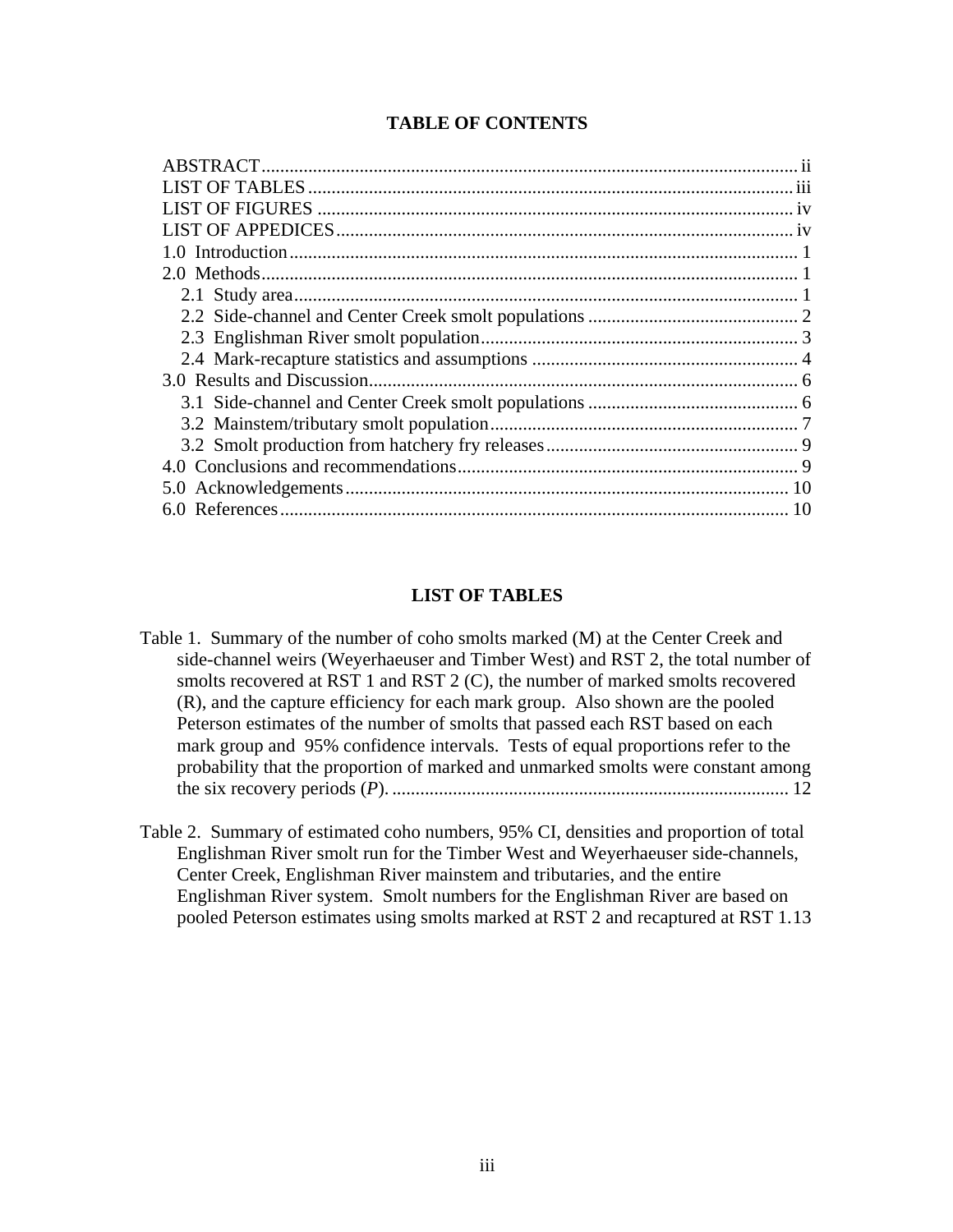# **LIST OF FIGURES**

<span id="page-3-0"></span>

| Figure 2. Map of the lower Englishman River showing the location of two rotary screw<br>traps (RST) in the mainstem and two constructed side-channels and the downstream                                                                                                                                                           |
|------------------------------------------------------------------------------------------------------------------------------------------------------------------------------------------------------------------------------------------------------------------------------------------------------------------------------------|
| Figure 3. Daily catches of coho smolts at the Timber West and Weyerhaeuser side-<br>channel weirs, Center Creek weir and rotary screw traps positions 1.9 km (RST 1)                                                                                                                                                               |
| Figure 4. Cumulative daily proportions of coho smolts marked at either the side-channel<br>or Center Creek weirs, RST 2 (RST 1 captures only) and unmarked that were<br>captured at captured at the rotary screw traps situated 4 km (RST 2) and 1.9 km                                                                            |
| Figure 5. Weighted mean fork length of coho captured at downstream weirs in Center<br>Creek (CC), Timber West (TW) and Weyerhaeuser (W) side-channels, and<br>unmarked smolts captured at two rotary screw traps situated 1.9 (RST 1) and 4 km<br>(RST 2) upstream of tide-water on the Englishman River. Error bars represent 95% |

# **LIST OF APPEDICES**

<span id="page-3-1"></span>

| Appendix 1. Numbers of coho smolts marked and released (M), numbers of marked and     |
|---------------------------------------------------------------------------------------|
| unmarked smolts recovered, percentages of marked smolts recovered (capture            |
| efficiency), and the proportion of catch that were marked in each of the 6 recovery   |
| periods (strata) for the lowermost rotary screw trap (RST 1) 1.9 km upstream of tide- |
|                                                                                       |
|                                                                                       |
| Appendix 2. Numbers of coho smolts marked and released (M), numbers of marked and     |

- [unmarked smolts recovered, percentages of marked smolts recovered \(capture](#page-23-0)  [efficiency\), and the proportion of marked smolts recovered in each of the 6 recovery](#page-23-0)  [periods \(strata\) for recaptures of the two mark groups \(A. Side-channel, B. Center](#page-23-0)  [Creek\) at the rotary screw trap \(RST 2\) located 4.0 km upstream of tide-water on the](#page-23-0)  [Englishman River......................................................................................................](#page-23-0) 20
- [Appendix 3. Water temperatures at two mainstem/tributary locations of the Englishman](#page-24-0)  [River \(A. Mainstem\) and at the two side-channel habitats \(B. Side-channels\).](#page-24-0) ....... 21

| Appendix 4. Mean daily flows in the Englishman River during trap and weir operation in |  |  |  |  |  |
|----------------------------------------------------------------------------------------|--|--|--|--|--|
|                                                                                        |  |  |  |  |  |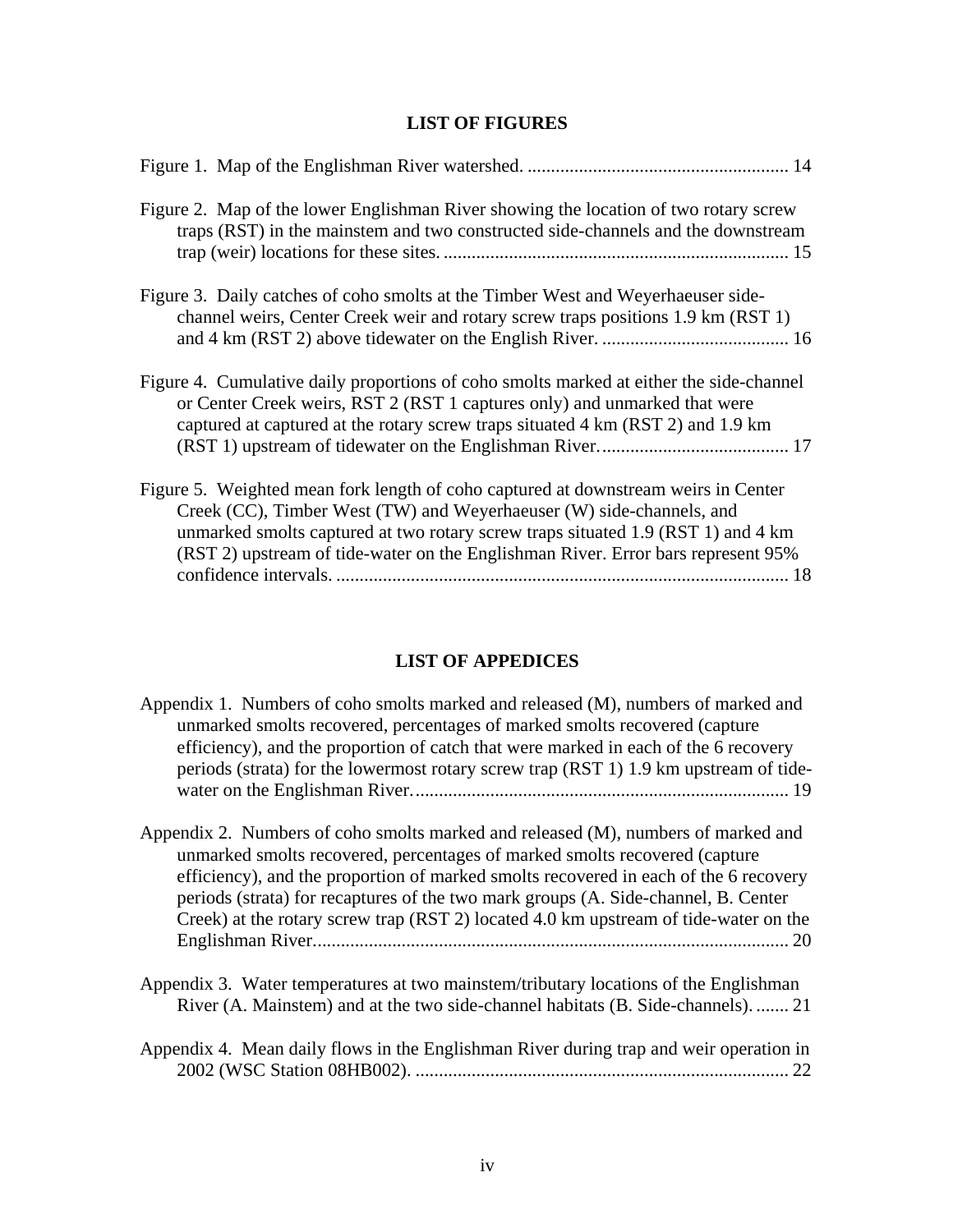#### **1.0 INTRODUCTION**

<span id="page-4-0"></span>Since the early 1980s, concern has been voiced about declining returns of coho salmon and other anadromous species to the Englishman River (Hurst 1988). In 1988, Fisheries and Oceans Canada (DFO) began working to rehabilitate coho salmon and other salmonid populations in the Englishman River through hatchery enhancement and habitat restoration. A major initiative for coho was the construction of two side-channels to provide off-channel spawning and rearing habitat.

During 1998, 1999, and 2001, the numbers of coho smolt outmigrants from the two side-channels and from the mainstem/tributary area of the Englishman River were assessed in order to determine the contribution of the two side-channels to overall smolt production in the system (Decker et al. 2003). During these study years, total production for the system ranged from 31,005 to 50,622 smolts, with the contribution from the sidechannels ranging from 15% to 25%. As part of the Englishman River Salmon Maintenance Plan (ERSMP), this monitoring program was continued in the spring of 2002. The primary objective continues to be to determine the contribution of the two side-channels to overall smolt production and to assess the health of the Englishman River coho stock. Here we present the results for 2002.

## **2.0 METHODS**

<span id="page-4-1"></span>The study design and field methods used to estimate coho smolt populations from the side-channels and the mainstem/tributary area of the Englishman River in 2002 were essentially the same as those used in 2001 (Decker et al. 2003). Here, we briefly describe the study area and methods and note any exceptions to the latter. For more detailed information refer to Decker et al. 2003.

#### <span id="page-4-2"></span>**2.1 Study area**

The Englishman River is situated southwest of the City of Parksville on Vancouver Island (Figure 1). The river is about 28 km in length and drains a watershed area of 324 km<sup>2</sup>. Mean annual discharge during 1980 to 1998 was 13.8 cms, with observed maximum and minimum discharges of 454 cms and 0.1 cms, respectively (Water Survey of Canada, unpublished data).

The Englishman River Falls, located approximately 16 km upstream of the mouth, creates a natural migration barrier to all anadromous fish. The main tributaries contributing to anadromous fish habitat are the South Englishman River (4.5 km of accessible habitat; Figure 1), Centre Creek (5.2 km accessible), Morison Creek (2.1 km accessible) and Shelley Creek (3.0 km accessible), for a total anadromous habitat in the watershed of 31 km (see Decker et al. for a map of the Englishman River watershed). The lower 8 km of the Englishman River and the accessible portions of the tributaries are low gradient  $(< 2\%)$ , and provide the majority of juvenile salmonid habitat.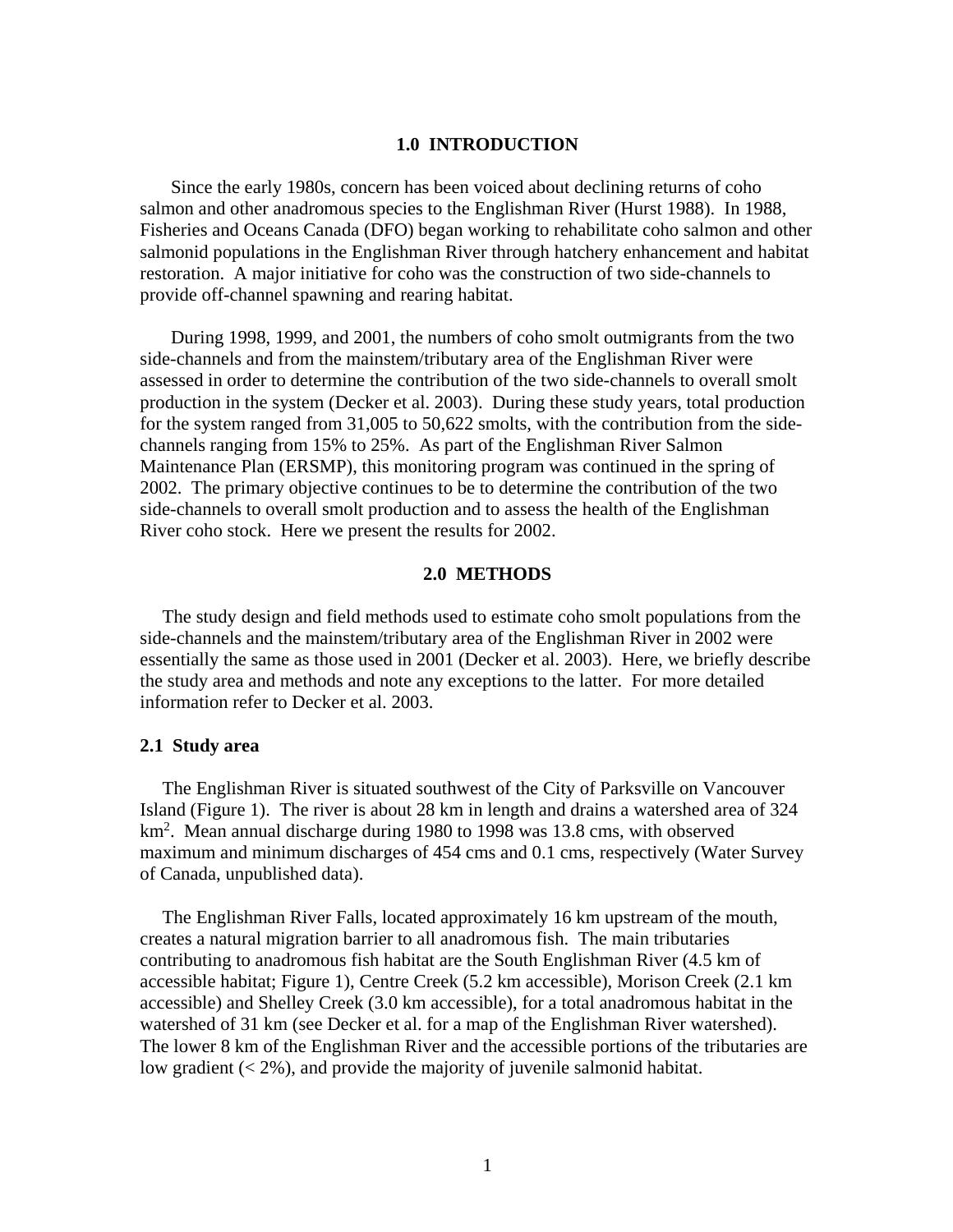The Englishman River sustains runs of chum *(Oncorhynchus keta)* and coho salmon *(O. kisutch*), as well as smaller runs of chinook *(O. tshawytscha)*, pink *(O. gorbuscha)*, sockeye *(O. nerka)*, steelhead *(O. mykiss)* and anadromous cutthroat trout *(O. clarki)* (Anon, 1987; Brown et al. 1977). Resident rainbow and cutthroat trout are also present in the system (Boom and Bryden 1993).

As part of the ERSMP, two side-channels were constructed in the Englishman River to provide spawning, rearing and overwintering habitat, primarily for coho salmon. The channels are located on the lower Englishman River (Figure 2), with the Timber West Channel on the north (left) bank, approximately 7 km upstream from the estuary and just below the Morison Creek confluence, and the Weyerhaeuser Channel, about 1 km downstream of that site, on the south (right) bank.

The Timber West Channel was constructed in 1992. It is approximately 1,380 m long, and provides about 11,421  $m^2$  of side-channel habitat interspersed with 6,288  $m^2$  of pond habitat, for a total wetted area of  $17,709$  m<sup>2</sup>.

The original Weyerhaeuser Channel was constructed in 1989, and consisted of a 600 m long groundwater-fed channel with a wetted area of approximately  $4,000$  m<sup>2</sup>. In September 1998, improvements were made to this site, including installation of a surface water intake and addition of large woody debris. Also, a new channel section and two shorter, blind channels were added. As a result of this expansion, the channel length was increased to 950 m and the wetted area to  $6,000 \text{ m}^2$ .

The above side-channels were created by excavating portions of the floodplain parallel to the river mainstem, and are protected from mainstem flooding by set-back dykes. Flow is derived from groundwater upwelling and from controlled surface water diversions from the mainstem. The channel portion of each site resembles a small, low gradient (0.5%) stream. The channels consist of roughly 80% rearing (pool) and 20% spawning (riffle) habitat. Wetted channel width ranges from 2.5 m to 20 m, and channel depth from 20 cm to 60 cm. Pool depth ranges from 0.5 m to 1.5 m. Discharge is low (< 1 cms) and relatively stable year-round. Channel substrate is composed of either native or introduced gravels (size range: 2-10 cm).

#### <span id="page-5-0"></span>**2.2 Side-channel and Center Creek smolt populations**

Coho outmigrants from the Weyerhaeuser and Timber West side-channels and Center Creek, a major fish-producing tributary in the lower Englishman River, were enumerated at converging downstream weirs located in the same sites used in 2001 (Decker et al. 2003). Weirs were operated daily from April 3 to June 8. Since no weir failures or overflows were observed, we assumed 100% capture efficiency (CE) for all three weirs.

The Weyerhaeuser weir was installed about 250 m above the channel outlet (Figure 2), while the Timber West weir was installed 100 m above the channel outlet. To adjust for the number of smolts below the weirs, for each side-channel, the number of smolts captured at the weir was factored by the ratio of the total wetted area of the site  $(m<sup>2</sup>)$  to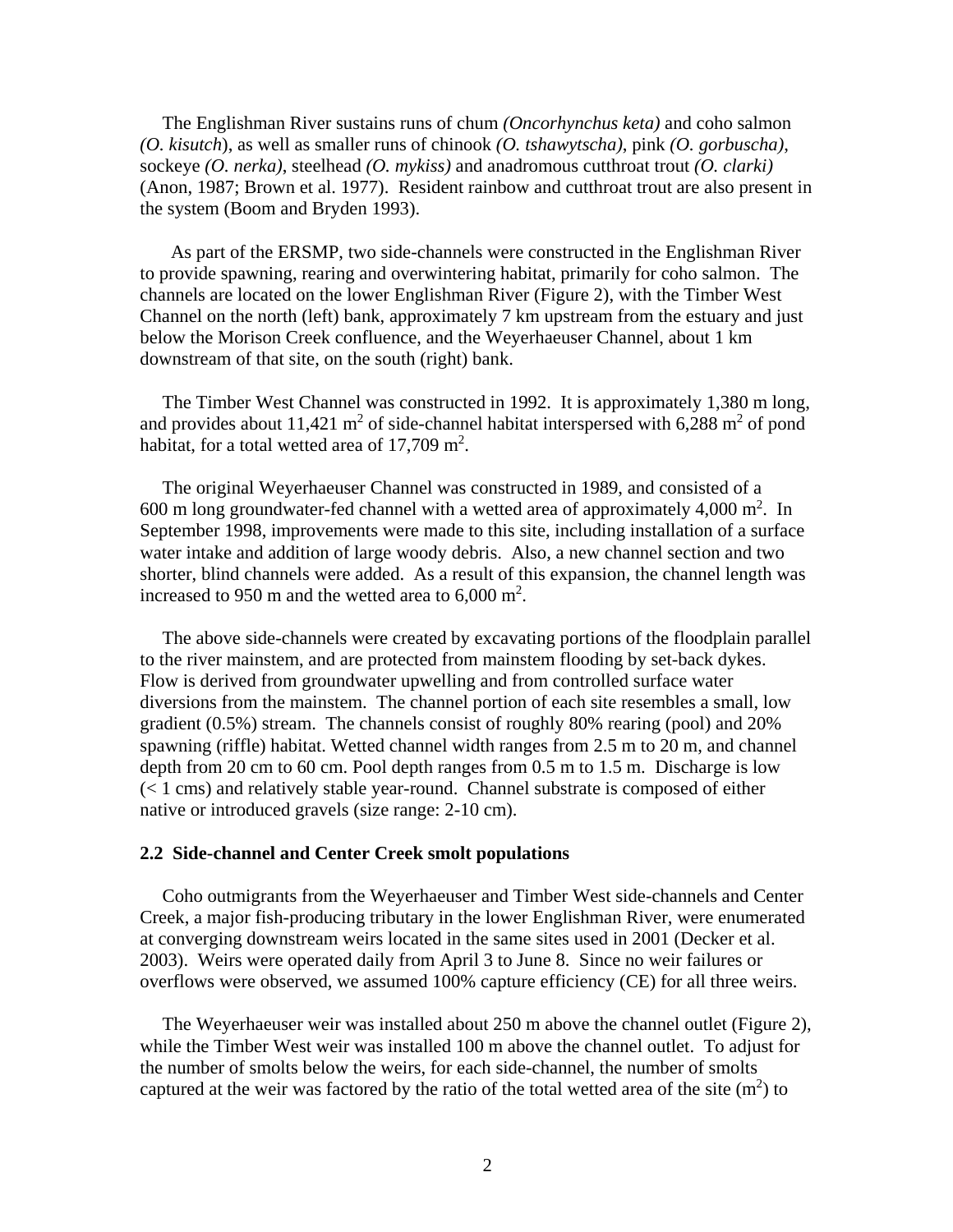the area of the sites above the weir (Timber West  $= 1.07$ , Weyerhaeuser  $= 1.3$ ). No conversion factor was needed for counts from the Center Creek weir since it was situated just upstream of its confluence with the Englishman River.

All coho captured at the weirs were counted, and as time allowed, a portion were measured for fork length (to nearest mm). This meant that at the weirs and also the RSTs in the mainstem (see Section 2.3), length data were only collected on certain days. Thus, there was the possibility for bias in estimates of mean length for each site since daily means likely varied during the smolt migration and sampling was not in proportion to daily catches. To address this, we computed weighted means by pooling length data for each site by week, and estimating overall mean length as the average of weekly means. Based on a study by Bradford et al. (1996) that indicated that in streams of similar latitude to the Englishman River, most coho smolt at age-1, we assumed that all migrating yearling coho that we captured in the Englishman River in 2002 were smolts. This differs from previous years when a minimum fork length criteria was used to separate smolts from possible yearling parr (1998 and 1999: >79mm; 2001: > 70mm; Decker et al. 2003).

During summer 2001, an unknown number of hatchery coho fry were released in the Timber West Channel (C. Wright, pers. comm.). During our study in 2002, these fish were distinguishable from wild smolts by the presence of a clipped anal fin, thereby allowing us to generate separate population estimates for wild and hatchery origin smolts at this site.

### <span id="page-6-0"></span>**2.3 Englishman River smolt population**

The total abundance of coho smolts in the Englishman River system was estimated using the numbers of marked and unmarked coho captured in two rotary screw traps (RSTs) (Thedinga et al. 1994). These traps were 2.0 m in diameter and were situated 1.9 km (RST 1) and 4.0 km (RST 2) above the tidewater (Figure 2). Both RSTs were operated in relatively deep  $(1 \text{ m})$  areas of the mainstem where current velocity was relatively swift. Each RST intercepted approximately 25% of total discharge at the site. RST 1 and RST 2 commenced operation on April 17 and 3, respectively, and continued until June 8. The RSTs were fished daily and cleaned and repaired as necessary. Water temperatures were also recorded daily at RST 1 and also at the weir locations in the two side-channels and in Centre Creek (Appendix 3). Records of daily discharge for the Englishman River were obtained from Water Survey of Canada (Station 08HB002) and are provided in Appendix 4.

To obtain the 'best estimate' of the size of the smolt population in the Englishman River, we generated several independent mark-recapture estimates using marked populations from three different sites: the side-channels, Centre Creek and the upstream RST (RST 2) (Equations 1.1-1.7). Each group of smolts were given a unique mark by applying a tattoo to a specific fin location using a Pan-Jet dental inoculator loaded with Alcian Blue dye (Herbinger et al. 1990). At the side-channels and Centre Creek, all captured smolts that appeared healthy were marked prior to release. At RST 2 only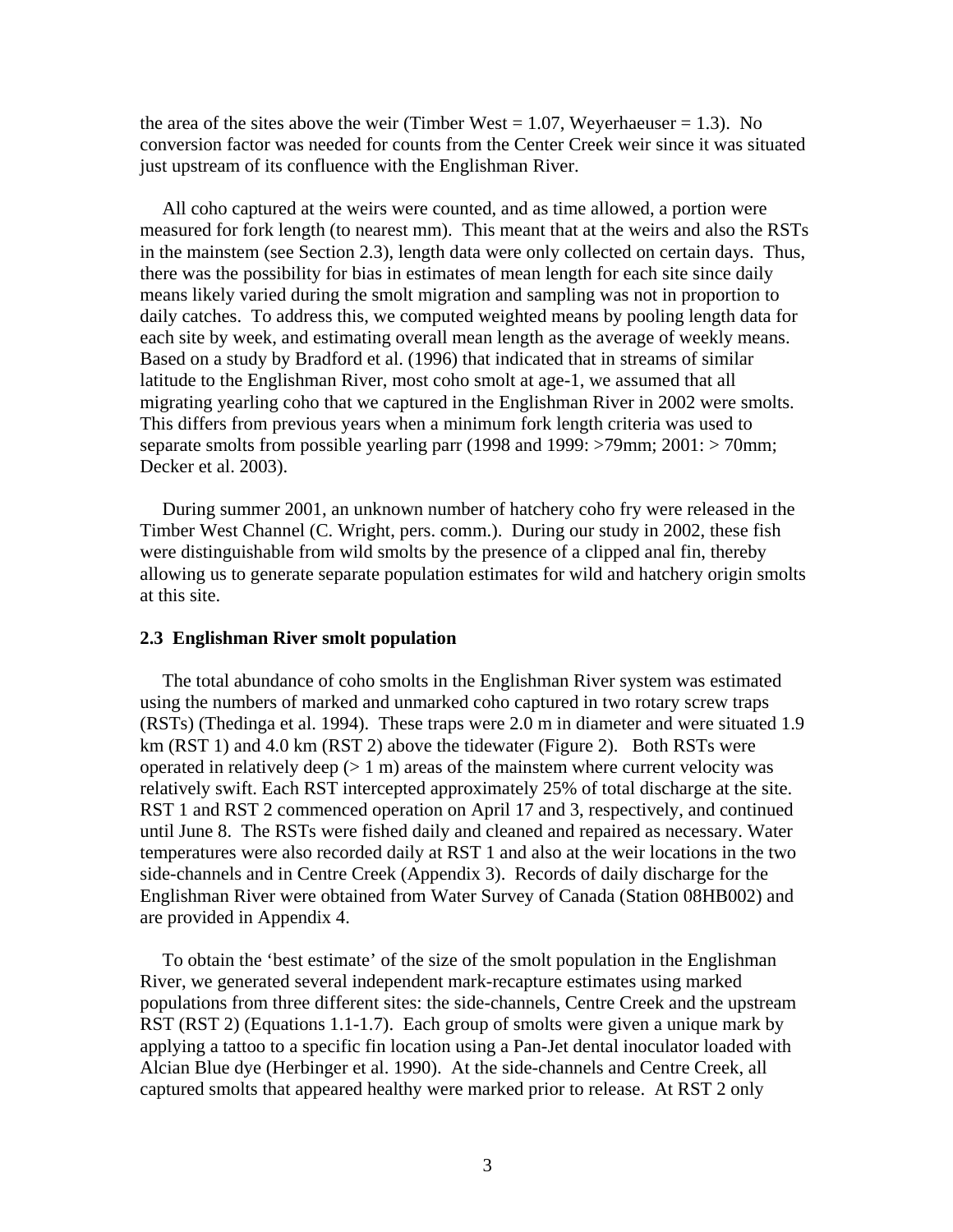unmarked smolts were marked prior to release. At both RSTs, we assumed that all unmarked smolts were of mainstem/tributary origin (excluding Centre Creek) since virtually all of the side-channel smolts entering the Englishman River mainstem were already marked. Therefore, we respect to the mark-recapture estimators, the unmarked population consisted of mainstem/tributary smolts only.

During summer 2001, 28,000 hatchery fry were released in the Englishman River upstream of the barrier created by the Englishman River Falls (C. Wright, pers. comm.). These coho, captured as smolts at the RSTs in 2002, were identified as being of hatchery origin by a clipped anal fin (smolts of hatchery origin from Timber West Channel were distinguishable from these by an additional side-channel mark). To estimate the number of smolts in 2002 that originated from this hatchery fry release, we factored the smolt population estimate for the mainstem/tributary area of the mainstem/tributaryEnglishman River excluding marked fish from Centre Creek area (NMainstem/tributary in equation 1.4 – N<sub>CC</sub>) by the proportion of hatchery (identified by anal fin clip) smolts in the total catch of unmarked smolts (i.e, no Panjet mark) at RST 1.

#### <span id="page-7-0"></span>**2.4 Mark-recapture statistics and assumptions**

For this single mark release or pooled Petersen estimate (PPE), we assumed that the recovery sample was taken without replacement, which leads to a "hypergeometric" form (Seber 1982, eq. for  $N^*$  and  $v^*$  on p. 60). The estimate for the number of smolts migrating past RST 1, then, would be

$$
N_{RST 1} = (M+1)(C+1) / (R+1)
$$
\n(1.1)

$$
Var(N_{RST 1}) = (M+1)(C+1)(M-R)(C-R) / (R+1)^{2} (R+2)
$$
\n(1.2)

$$
95\% \text{ CI (N}_{RST1}) = \pm 1.96 \times \text{Var (N}_{RST1}) \tag{1.3}
$$

where

 $N_{RST1}$  = number of smolts for the Englishman River system upstream of RST 1  $M =$  number of smolts marked and released for a particular release site  $C$  = number of marked and unmarked smolts recovered at the RST 1  $R =$  number of marked smolts recovered at the RST 1

The estimate of the number of wild smolts that outmigrated from the entire anadromous portion of the Englishman River including the side-channels and the mainstem area downstream of the RSTs would be

$$
N_{\text{Total}} = (N_{\text{RST 1}}) \times L_{\text{total}} / L_{\text{upstream}} \tag{1.4}
$$

$$
95\% \text{ CI (NTotal)} = 95\% \text{ CI (NRST 1)} \times L_{\text{total}} / L_{\text{upstream}}
$$
 (1.5)

where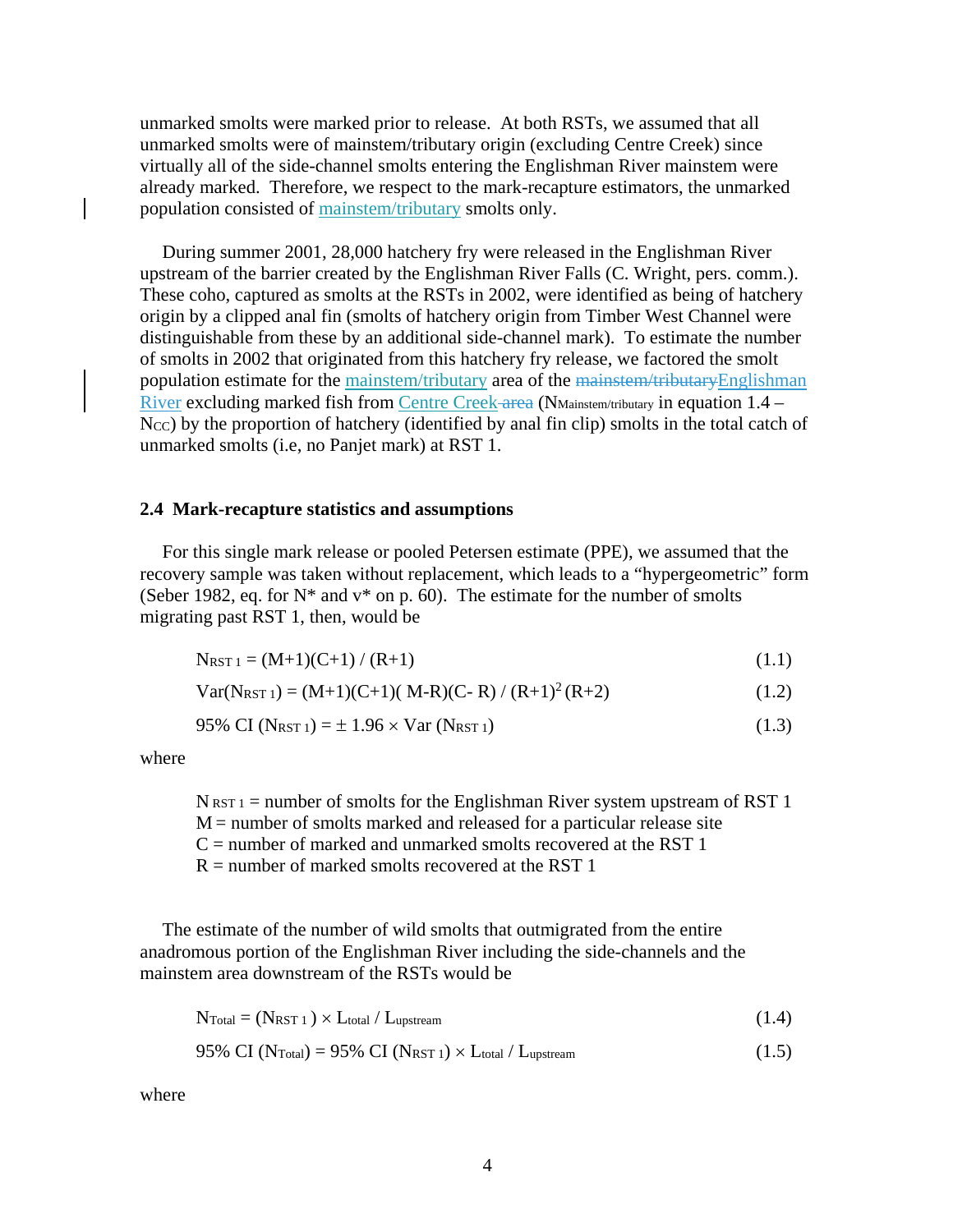$L_{total}$  = total anadromous length of the Englishman River system including the mainstem, tributaries, and the side-channels (33.4 km)  $L_{upstream}$  = total length of the Englishman River system upstream of RST 1 (31.5) km).

The estimate of the number of wild smolts that outmigrated from the mainstem/tributary area of the Englishman River excluding the side-channels would be

 $N_{\text{Mainstem/tributary}} = N_{\text{Total}} - N_{\text{side-channels}}$  (1.6)

95% CI (N Mainstem/tributary) = 95% CI (N Total)  $(1.7)$ 

Separate estimates were generated for RST 1 and RST 2 using Equations 1.1-1.7 and recapture data for each of the three mark groups (side-channel, Centre Creek and RST 2) separately and combined (Table 1). Of these estimates, the "best" estimates was selected based on which combination of mark group (side-channel, Centre Creek or RST 2) and recovery site (RST 1 or RST 2) best conformed to mark-recapture assumptions (see below).

The PPE estimates depend on several important mark-recapture assumptions: no mark loss or mark induced mortality, population closure, a constant proportion of marked and unmarked recoveries, equal capture efficiency over time (the proportion of marked smolts recovered at an RST), and equal catchability of marked and unmarked smolts. Potential mark loss and marking-induced mortality were not assessed. However, in a similar study, Decker and Lewis (1999) observed that for hatchery coho smolts held in enclosures for 50 days, the estimated Pan-jet tattoo retention rate was 99%. They also found that mortality was negligible during a 24-hour period following marking. Therefore, for this study, we assumed a mark retention rate of 100% and a marking-induced mortality rate of 0%.

We examined whether the assumption of population closure was met by plotting, the histograms of daily catch totals at the side-channel weirs and the RSTs over time (Figure 3), and comparing daily numbers of smolts captured at the beginning and end of the trapping period to the numbers captured during the migration peak.

To test for constant proportions of marked to unmarked recoveries over time, the RST recovery catches were stratified into six temporal strata spanning the sampling period (Appendix 1 and 2), and the proportion of marked to unmarked smolts among temporal strata were compared (Pearson chi-square test).

We were unable to test for differences in capture efficiency over time because smolts were not differentially marked by capture period (see Arnason et al. 1996).

There is no easy way to test the assumption of equal capture efficiency for marked and unmarked smolts. We did test whether capture efficiency varied among the three mark groups since each group originated from a different part of the system, and this may have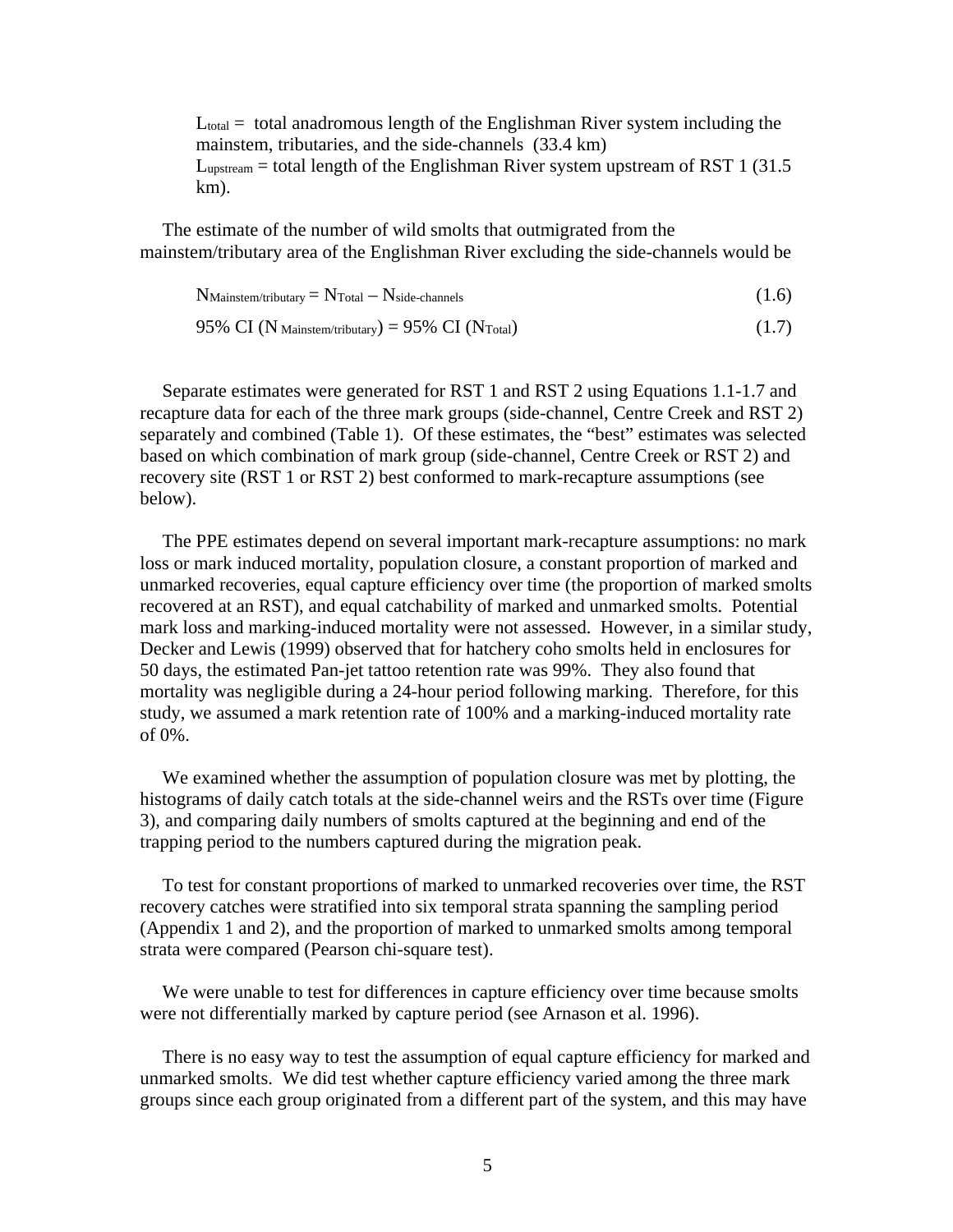resulted in different migration timing or behaviour, which is a likely source of variation in capture efficiency. If capture efficiency was found to vary among mark groups, then we would use the mark group from RST 2 since these smolts originated from the mainstem/tributary and would likely exhibit similar migration timing and behaviour to unmarked mainstem/tributary smolts. We also examined whether migration timing differed for marked and unmarked smolts by plotting the cumulative daily proportions of coho smolts from each marked group and unmarked smolts captured at each RST (Figure 4). However, it is important to note that neither of these tests would detect a difference in capture efficiency for marked and unmarked smolts that resulted from 'trapshy' or 'trap-happy' behaviour on the part of previously captured smolts (Seber 1982).

#### **3.0 RESULTS AND DISCUSSION**

<span id="page-9-0"></span>During the study periods in 2002, daily water temperatures in the Englishman River mainstem ranged from 3°C to 12°C (Appendix 3), while daily temperatures in the sidechannels and Centre Creek were often 1-3°C warmer. Discharge in the lower Oyster River during the study ranged from 2 to 66  $\mathrm{m}^3$ /s, declining over the length of the study period (Appendix 4). Daily coho smolt catch at the RSTs was not strongly correlated with either discharge or temperature  $(R < 0.5$  for all cases).

### <span id="page-9-1"></span>**3.1 Side-channel and Center Creek smolt populations**

In 2002, the numbers of coho smolts captured at the Timber West and Weyerhaeuser side-channel weirs were 4,926 and 1,401, respectively. When these estimates were extrapolated to include the area between the weirs and confluence with the Englishman River mainstem, the population estimates for the Weyerhaeuser channel and Timber West channels were 1,825 smolts (1,921 smolts/km) and 5,283 smolts (3,828 smolts/km), respectively (Table 2). Total smolt abundance for the two side-channels in 2002 (7,108; Table 2) was within the range in smolt abundance observed for the side-channels during the 1998, 1999 and 2001 study years (5,893 - 8,339 smolts; Decker et al. 2003). The estimate of the number of smolts outmigrating from Center Creek was 6,236, which was double the estimate in 2001 (3,828 smolts; Decker et al. 2003).

The assumption of population closure appeared to be reasonably well met for the Center Creek and Timber West Channel weirs, but less so for the Weyerhaeuser Channel weir. The shape of the daily catch histograms for the Center Creek and Timber West weirs suggests that the majority of smolts outmigrated past these sites during the sampling period (Figure 3). However, despite a strong trend of decreasing daily catch near the end of the sampling period for these two locations, only at the Center Creek weir did daily catches approach minimal levels  $\ll 10$  smolts/day) by the end of trapping. The histogram of daily catch totals for the Weyerhaeuser weir did not indicate a clear migration peak or a sustained decrease in numbers towards the end of the sampling period, which made it uncertain how well the assumption of population closure was met. These results suggest that our smolt population estimates for the Weyerhaeuser Channel, and to a lesser extent, the Timber West Channel, are likely biased low.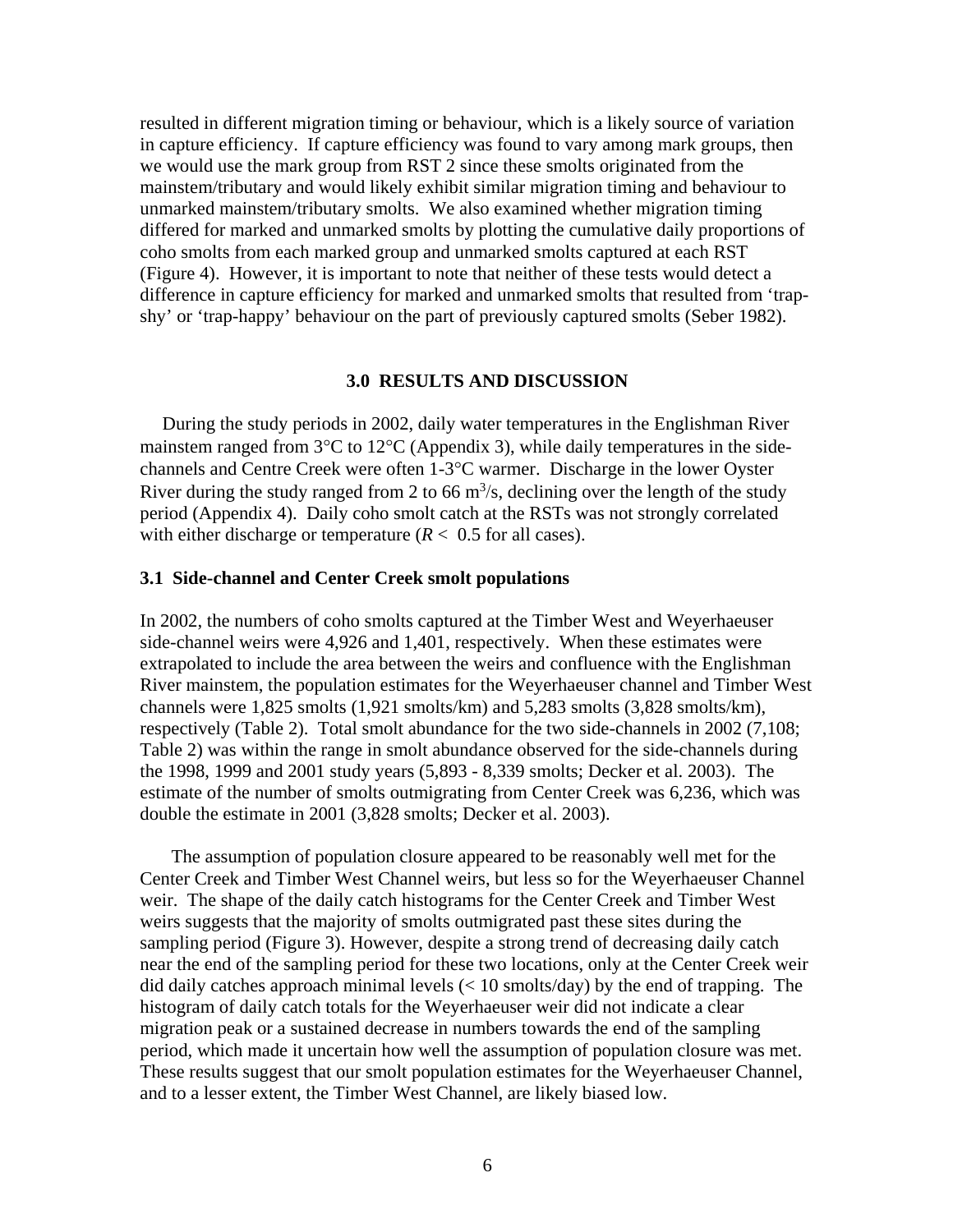#### <span id="page-10-0"></span>**3.2 Mainstem/tributary smolt population**

Weighted means for smolt fork length varied from 82 mm at Centre Creek to 91 mm at Timber West Channel and RST 2 (Figure 5), but differences among sites were not significant (ANOVA, Bonferroni-adjusted pair-wise comparison,  $P > 0.05$  for all cases). Observed mortality was at or below 1% for the RSTs for all the trapping sites.

For each mark group, a summary of the number of smolts marked and then recaptured at each RST is provided in Table 1 along with total catches and unadjusted PPE population estimates (i.e.,  $N_{RST 1}$  in Equation 1.1) derived from these numbers. For estimates using recaptures from the upstream RST (RST 2), there was no significant difference between the side-channel (39,931; 95% CI:  $\pm$  2,452 smolts) and Center Creek  $(37.916 \pm 2.229$  smolts) mark groups considering the overlapping 95% confidence intervals. Also, there was no significant difference in RST capture efficiency for the two marked groups (Center Creek 12%, side-channels 13%; Fishers exact test,  $p = 0.08$ ; Table 1). This allows for the numbers of marked smolts from two locations to be combined to estimate smolt numbers at this RST. The estimate of the total number of outmigrating smolts using both mark groups and recaptures from RST 2 was  $38,891 \pm$ 1,488 smolts. Using both mark groups, the precision of the estimate increased to  $\pm 4\%$ from the  $\pm 6\%$  achieved when using each mark group individually (Table 1).

For estimates using recaptures from the downstream RST (RST 1), there was no significant difference between estimates using the side-channel  $(48,319 \pm 3,410$  smolts; Table 1) and the Center Creek mark groups  $(47,084 \pm 3,310$  smolts), but the estimate using smolts marked at RST 2 was significantly lower than the other two (41,783  $\pm$ ) 4,051). There was no significant difference in RST capture efficiency for the three mark groups (Pearson Chi-square,  $\chi^2 = 5.25$ , df = 2, p = 0.07). However, a plot of the cumulative daily proportions of smolts captured at RST 1 (Figure 4) suggests that unmarked fish from the mainstem/tributary area began migrating in substantial numbers earlier than did marked smolts from the three release sites (side-channel, Centre Creek, RST 2). This is also evident in the daily catch histograms for each site (Figure 3): in early May an initial pulse of smolts was observed at RST 1, but not at the other sites. The assumption of constant proportions of marked to unmarked smolts over time was not met at either RST 1 or RST 2 (jody, chi-square values??????, or if not, just  $P < 0.05$  for both cases??P < 0.05 for all cases; Table 1). At the RSTs, the proportion of smolts from the various mark groups (RST 1: side-channel, Centre Creek and RST 2 mark groups; RST 2: side-channel and Centre Creek mark groups;) increased steadily over the course of the study period (Appendices 1 and 2).

 Although there was no way of confirming this, we judged that different migration timing may have led to a difference in capture efficiency for marked and unmarked smolts at RST 1. Therefore, we selected the population estimate obtained using marked mainstem/tributary smolts from RST 2 and the recapture data from RST 1 as the "best" estimate. This was done because, compared to the other two groups, migration timing for the RST 2 mark group appeared closer to that for unmarked smolts at RST 1 (Figure 4).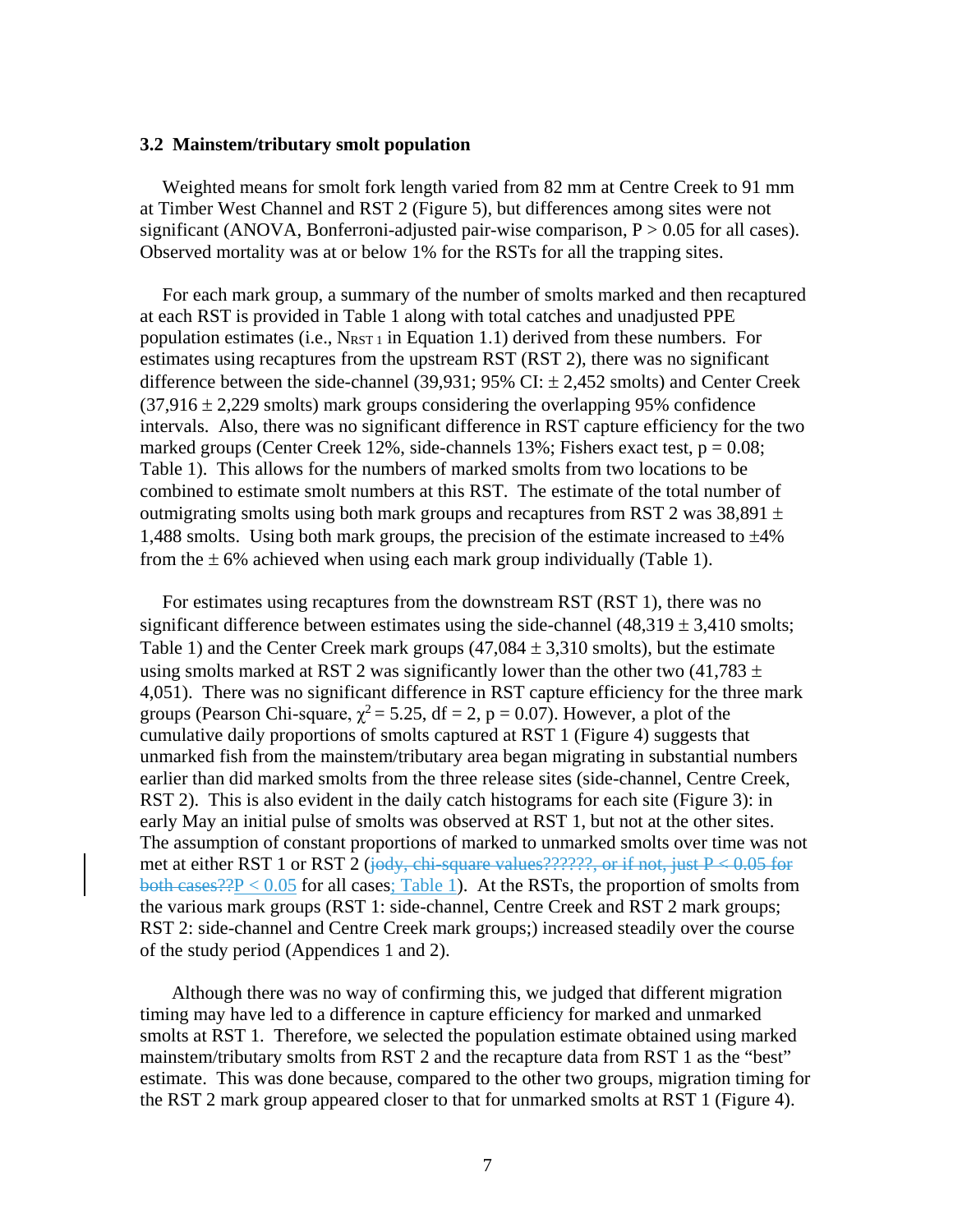When the estimate using smolts marked at RST 2 (41,783) was extrapolated to include the portion of the mainstem downstream of RST 1, the total number of coho smolts for the Englishman River system in 2002 was  $44,303 \ (\pm 4,296)$ ; Table 2). Subtracting from this total the estimated number from the side-channels (7,108), gave a smolt estimate for the mainstem/tributary area of 37,195 ( $\pm$  4,296) or 1,200 smolts⋅km<sup>-1</sup> (Table 2). This is within the range of previous years' (1998, 1999, 2001) estimates of total smolt production for the mainstem/tributary area (25,192 to 42,927 smolts; Decker et al. 2003). In 2002 an estimated 16% (95% CI: 14.6% to 17.8%) of total number smolts that outmigrated from the Englishman River system originated from the Timber West and Weyerhaeuser side-channel habitats. This is also comparable to previous years when the two side-channels contributed an estimated 15% to 25% of total smolt numbers (Decker et al. 2003).

The mark-recapture estimates of smolt abundance for mainstem/tributary area and the total Englishman River system were relatively precise  $(\pm 12\%$  and  $\pm 10\%$ , respectively; Table 2). This was achieved through reasonably good capture efficiency (11%; Table 1) at the recovery site (RST 1) and a large number of marked smolts (3,015; Table 1). However, for two reasons, these estimates may be somewhat biased. First, as mentioned above there was a notable difference in migration timing for marked and unmarked smolts, even when only marked mainstem/tributary smolts from RST 2 were considered (Figure 4). Second, the assumption of population closure was not met for either of the two RSTs. The smolt migration occurred relatively late in 2002 compared to previous years (see Decker et al. 2003), and as a result, total catches remained at 80-100 smolts and 50-80 smolts/day at RST 1 and RST 2, respectively (Figure 3), in the final week (June 1-8) of trapping. In a plot of cumulative fish captured over time, population closure would be indicated by considerable flattening of the slope prior to the end of trapping. However, the slope of marked and unmarked captures at RST 1 and RST 2 remained steep (Figure 4). A lack of population closure at the two side-channel weirs (Figure 3) may also have contributed to underestimation of the whole river smolt population. Nevertheless, even though the estimates of total smolt abundance may be biased, the estimate of the proportion of smolts from the side-channels may not because a lack of population closure was apparent for both the mainstem and the side-channel traps.

We were unable confirm that the capture efficiency was constant at each RST throughout the sampling period since smolts were not marked by release period. However, we speculate that capture efficiency was relatively constant, due to the relatively constant river discharge during May and June (Appendix 4) when the bulk of the migration occurred. Fluctuation in discharge is a common source of variation in RST capture efficiency (Roper and Scarnecchia 1996; Irvine et al. 1996). Moreover, in other studies where a stratified estimator (Darroch 1961) was used to address violations of the assumptions constant proportions and equal capture efficiency, the stratified estimates were not significantly different from those derived from the non-stratified Petersen estimator used here (Dempson and Stansbury 1991; Schwarz and Dempson 1994; Decker et al. 2003: Decker and Lewis 2000). This suggests the Petersen estimator may be robust to violation of these two assumptions.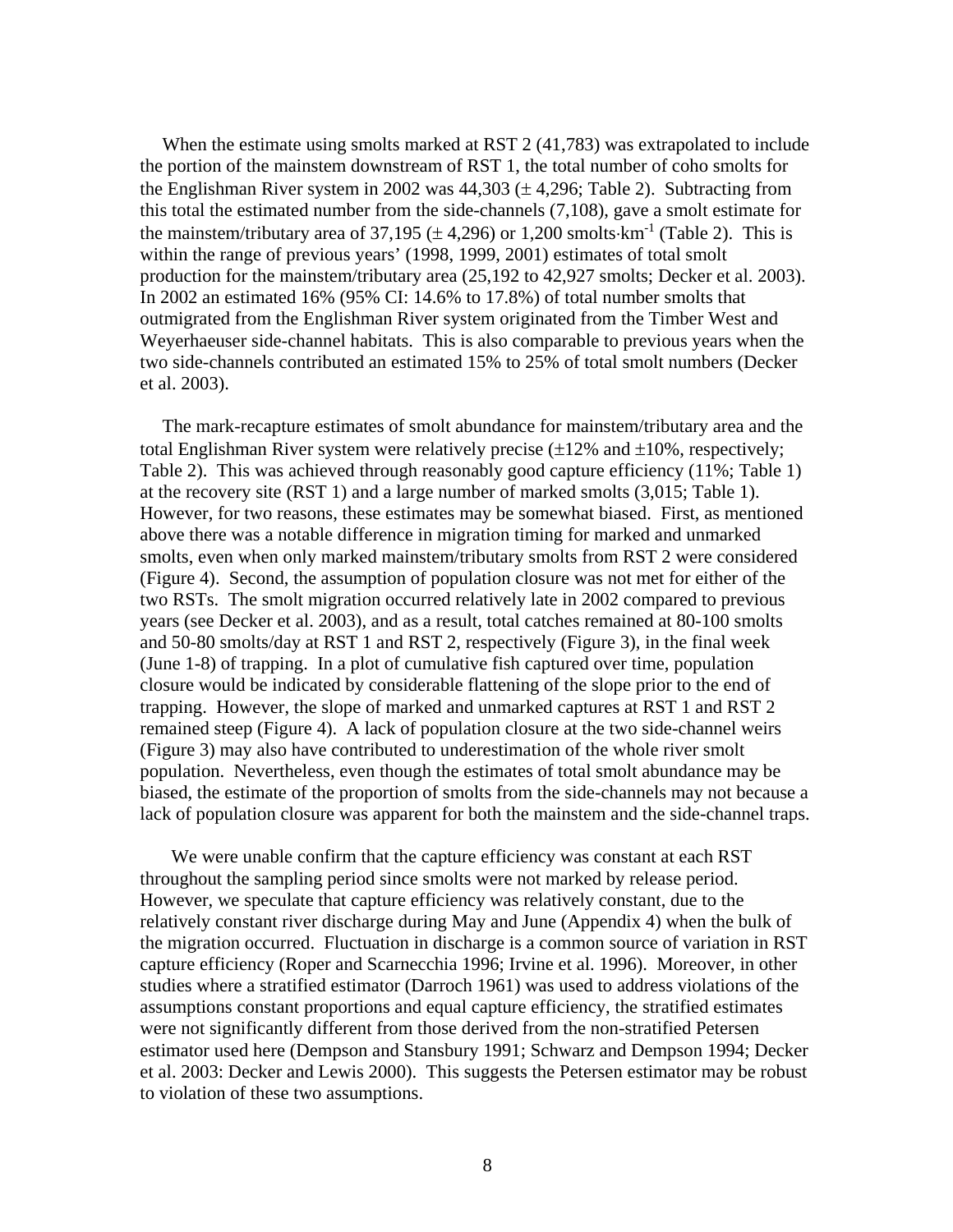#### <span id="page-12-0"></span>**3.2 Smolt production from hatchery fry releases**

Of the 4,926 smolts captured at the Timber West weir, 911 (17%) were originated from the release of hatchery fry in Timber West Channel the previous year (Table 2). Fry-to-smolt survival could not be estimated for the released fry because the fry were not counted before release.

Based on the proportion of hatchery coho smolts captured at RST 1 that were not marked as being captured at Center Creek, the side-channels or RST 2 (14.2%), factored by the smolt population estimate for the mainstem/tributary area (27,944 smolts excluding Centre Creek and marked smolts from RST 2) the estimated number of smolts that originated from the release of 28,000 hatchery fry upstream of the barrier in the Englishman River mainstem was 3,968 (Table 2). Fry-to-smolt survival for smolts from this hatchery release was an estimated 14.2%, which was comparable to a range of survival estimates reported by Tripp and McCart (1983) for a fry stocking experiment above migration barriers in two small streams on southern Vancouver Island. Overall, in 2002, an estimated 5,307 of the 44,303 (11.0%) outmigrating smolts from the Englishman River system originated from hatchery fry releases in 2001.

# **4.0 CONCLUSIONS AND RECOMMENDATIONS**

<span id="page-12-1"></span>In 2002, an estimated 44,303 (95% CI:  $\pm$  4,296) coho smolts outmigrated from the Englishman River system; 7,108 (16%) of these smolts originated from two constructed side-channels that represented less than 8% of total habitat in the stream (by channel length). These estimates should be considered minimum values because downstream trapping likely ended prior to the completion of the smolt migration. As well, an estimated 11% of the total number of smolt outmigrants originated from hatchery fry releases in 2001. These results suggest that constructed side-channels in the Englishman River were readily colonized by both wild spawners and released hatchery fry, and that side-channel outmigrants contributed substantially to overall smolt production in the system. However, in order to state unequivocally that side-channel development has increased the overall smolt production in the system, a long-term monitoring program would have to be conducted before and after enhancement. This was not possible for the Englishman River. Nevertheless, our study indicates that the construction of two sidechannels in the Englishman River has affected the distribution of coho production. If it is assumed that coho smolt production in the Englishman River is limited by overwintering habitat, then it is reasonable to suggest that overall coho productive capacity of the system has been increased as a result of side-channel construction.

For future smolt trapping programs in the Englishman River, we make the following recommendations: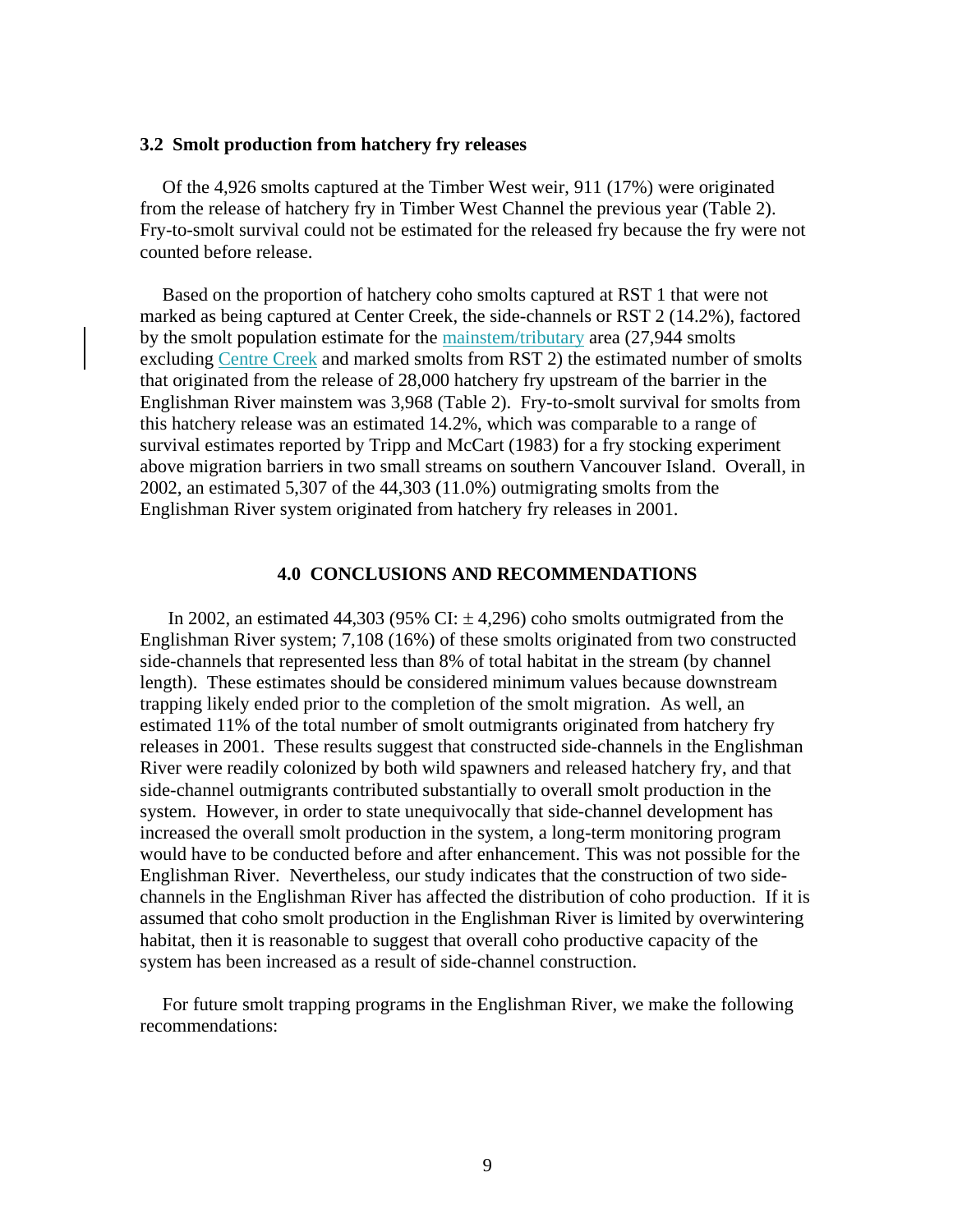- 1. Smolt marking should be stratified by release period so that a stratified markrecapture estimator (Darroch 1961) can be used. This can be done with little extra cost or effort when using Pan-jet marking techniques. Without stratified marking, there is no means of determining whether failure to meet the assumption of constant capture efficiency over time has biased the population estimates.
- 2. At each site, downstream trapping should be scheduled so that it spans the period of major smolt movement (i.e., includes the period when the catch per day exceeds 10-20 smolts at each weir or RST).
- 3. If hatchery fry or smolt releases are to occur, all fish should be marked (to identify them as hatchery fish) and counted prior to release to allow for estimates of hatchery fry-to-smolt survival and hatchery contribution to overall smolt production. Furthermore, the size and timing of releases should be integrated into the ERSMP so that hatchery supplementation can be balanced with objectives for wild coho restoration.

## **5.0 ACKNOWLEDGEMENTS**

<span id="page-13-0"></span>Mel Sheng administered and assisted with the design of the study. Clay Young of the Community Fisheries Development Centre of Central Vancouver Island coordinated the field crew and assisted in the administration of the program. Bob Brown, Mike Edwards, Matt McKay, and Jeffrey Young collected the field data and performed the strenuous task of constructing and disassembling the downstream traps. We appreciate the generosity and co-operation of Mike Gieringer and Yvonne Taylor who provided access to several trapping sites through their land.

#### **6.0 REFERENCES**

- <span id="page-13-1"></span>Arnason, A.N., C.W. Kirby, C.J. Swartz, J.R, Irvine. 1996. Computer analysis of data from stratified mark-recovery experiments for estimation of salmon escapements and other populations. Can. Tech. Rep. Fish. Aquat. Sci. 2106.
- Bradford, M. J., G. C. Taylor, and J. A. Allan. 1996. Empirical review of coho salmon smolt abundance and the prediction of smolt production at the regional level. Tran. Amer. Fish. Soc. 126:49-64.
- Darroch, J.N. 1961. The two-sample capture-recapture census when tagging and sampling are stratified. Biometrika 48: 241-260.
- Decker, S., and G. Lewis. 2000. Fish response to increased minimum flows and habitat restoration in the Coquitlam River: a five-year review. Unpublished report prepared for B.C. Hydro Power Facilities, Burnaby, B.C., December 2000: 40 p.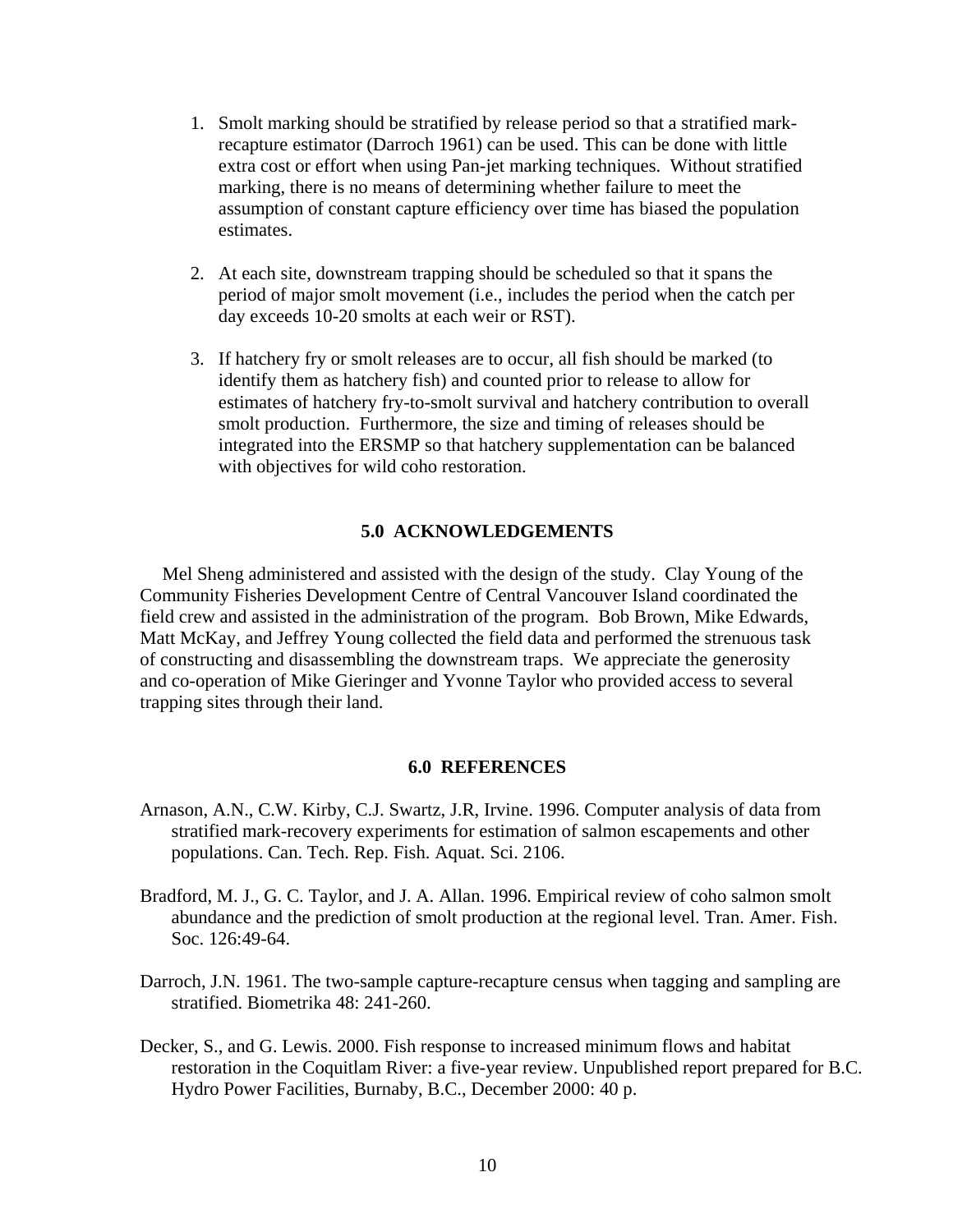- Decker, A.S., M.J. Lightly and A.A. Ladwig. In Press . The contribution of two constructed sidechannels to coho salmon smolt production in the Englishman River. Can. Tech. Rep. Fish. Aquat. Sci.
- Dempson, J.B., and D.E. Stansbury. 1991. Using partial counting fences and a two-sample stratified design for mark-recapture estimation of an Atlantic salmon smolt population. N. Amer. J. Fish. Manage. 11: 27-37.
- Herbinger, C.M., G.F. Newkirk and S.T. Lanes. 1990. Individual marking of Atlantic salmon: evaluation of cold branding and jet injection of Alcian Blue in several fin locations. J. Fish. Biol. 36: 99-101.
- Hurst, R. 1988. Englishman River salmon maintenance plan. Department of Fisheries and Oceans. Unpublished internal report.
- Irvine, J.R., Y. Miyakoshi, H. Hayano, M. Fujiwara, K. Sugiwaka, M. Miyamoto, and M. Nagata. 1996. Assessment of hatchery origin and wild masu salmon (*Oncorhynchus masou*) smolts in the Masuhoro River, 1996. Scientific Reports of the Hokkaido Fish Hatchery 50:1-16.
- Roper, B., and D.L. Scarnecchia. 1996. A comparison of trap efficiencies for wild and hatchery age-0 chinook salmon. N. Amer. J. Fish. Mange. 16: 214-217.
- Seber, G.A.F. 1982. The estimation of animal abundance. 2nd ed. Griffin, London.
- Schwarz, C.J., and J.B. Dempson. 1994. Mark-recapture estimation of a salmon smolt population. Biometrics 50: 98-108.
- Tripp, D., and P. McCart. 1983. Effects of different coho stocking strategies on coho and cutthroat trout production in isolated headwater streams. Can. Tech. Rep. Fish. Aquat. Sci. 1212: 176 p.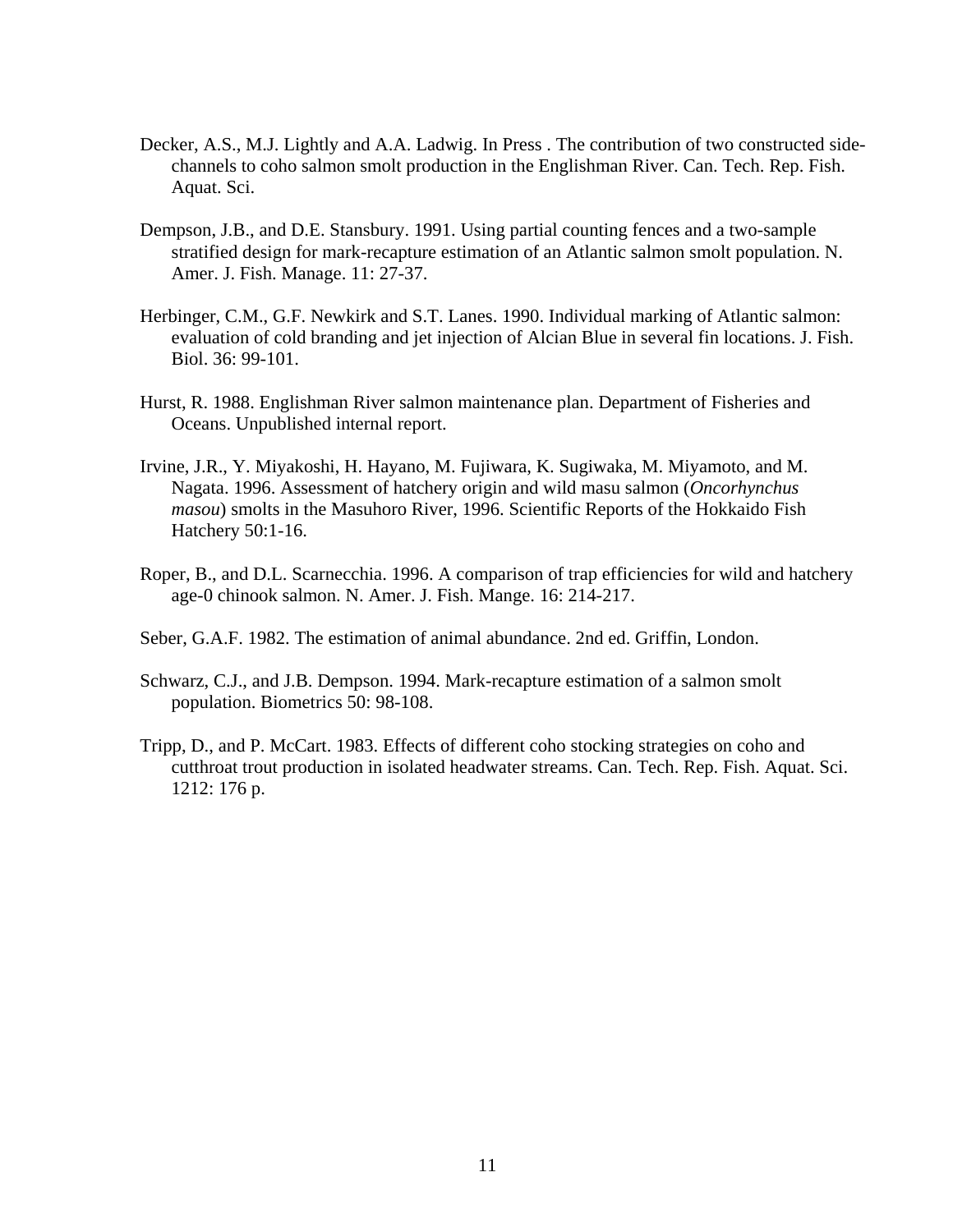<span id="page-15-0"></span>**Table 1.** Summary of the number of coho smolts marked (M) at the Center Creek and side-channel weirs (Weyerhaeuser and Timber West) and RST 2, the total number of smolts recovered at RST 1 and RST 2 (C), the number of marked smolts recovered (R), and the capture efficiency for each mark group. Also shown are the pooled Peterson estimates of the number of smolts that passed each RST based on each mark group and 95% confidence intervals. Tests of equal proportions refer to the probability that the proportion of marked and unmarked smolts were constant among the six recovery periods (*P*).

|                  |        |       |       | Capture    | Pooled Peterson estimate |           |         |        | Test of equal<br>prortions |                  |
|------------------|--------|-------|-------|------------|--------------------------|-----------|---------|--------|----------------------------|------------------|
|                  |        |       |       | Efficiency | N                        | <b>SE</b> | CI      | CI     | Chi-square                 |                  |
| Mark group       | М      | C     | R     | (R/M)      | smolts                   |           | $(\pm)$ | $(\%)$ | value                      | $\boldsymbol{P}$ |
|                  |        |       |       |            |                          |           |         |        |                            |                  |
| RST <sub>2</sub> |        |       |       |            |                          |           |         |        |                            |                  |
| All locations    | 12,457 | 4,866 | 1,558 | 0.13       | 38,891                   | 759       | 1,488   | 4%     | 311                        | < 0.01           |
| Center Creek     | 6.171  | 4.866 | 752   | 0.12       | 37.916                   | 1.137     | 2.229   | 6%     | 155                        | < 0.01           |
| Side-channels    | 6,286  | 4,866 | 806   | 0.13       | 39.931                   | 1,251     | 2.452   | 6%     | 115                        | < 0.01           |
| RST1             |        |       |       |            |                          |           |         |        |                            |                  |
| All locations    | 15,435 | 4,654 | 1,547 | 0.10       | 46.416                   | 915       | 1.793   | 4%     | 495                        | < 0.01           |
| RST <sub>2</sub> | 3.015  | 4.654 | 335   | 0.11       | 41.783                   | 2.067     | 4.051   | 10%    | 32                         | < 0.01           |
| Center Creek     | 6,159  | 4.654 | 608   | 0.10       | 47.084                   | 1.689     | 3.310   | 7%     | 226                        | < 0.01           |
| Side-channels    | 6,279  | 4.654 | 604   | 0.10       | 48.319                   | 1.740     | 3.410   | 7%     | 170                        | < 0.01           |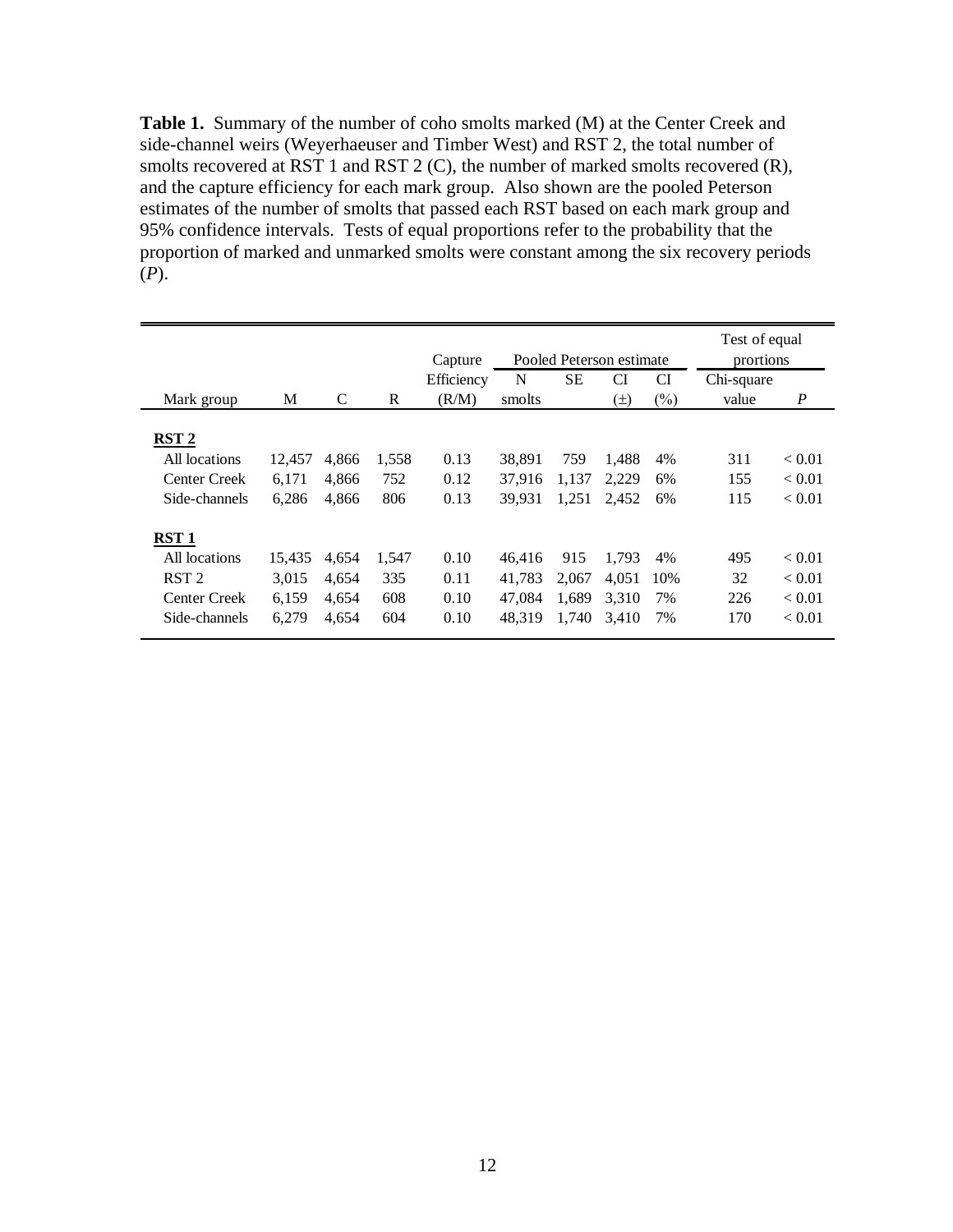<span id="page-16-0"></span>**Table 2.** Summary of estimated coho numbers, 95% CI, densities and proportion of total Englishman River smolt run for the Timber West and Weyerhaeuser side-channels, Center Creek, Englishman River mainstem and tributaries, and the entire Englishman River system. Smolt numbers for the Englishman River are based on pooled Peterson estimates using smolts marked at RST 2 and recaptured at RST 1.

|                                          | Length                   | Area              | Estimation | N      | СI                           | CI                       | Smolt density |                          | % of                     |
|------------------------------------------|--------------------------|-------------------|------------|--------|------------------------------|--------------------------|---------------|--------------------------|--------------------------|
| Site                                     | (km)                     | (m <sup>2</sup> ) | method     | smolts | (+/-)                        | %                        | /km           | /m <sup>2</sup>          | smolt run                |
| Timber West (hatchery) <sup>2</sup>      | 1.38                     | 17,709            | Count      | 1,215  | $\qquad \qquad \blacksquare$ | $\overline{\phantom{a}}$ | 881           | 0.07                     | $\overline{\phantom{a}}$ |
| Timber West (total)                      | 1.38                     | 17,709            | Count      | 5,283  | $\overline{\phantom{a}}$     | $\overline{\phantom{0}}$ | 3,828         | 0.30                     | 12%                      |
| Weyerhaeuser                             | 0.95                     | 6,000             | Count      | 1,825  | $\overline{\phantom{a}}$     | $\overline{\phantom{a}}$ | 1,921         | 0.30                     | 4%                       |
| Side-channels total                      | 2.4                      | 23,709            | Count      | 7,108  | $\qquad \qquad \blacksquare$ | $\overline{\phantom{a}}$ | 2,962         | 0.30                     | 16%                      |
| Center Creek                             | 5.2                      |                   | Count      | 6,236  | $\overline{\phantom{a}}$     | $\overline{\phantom{a}}$ | 1,199         | $\overline{\phantom{0}}$ | 14%                      |
| Mainstem/tributary <sup>1</sup>          | 31.0                     |                   | Peterson   | 37,195 | 4.296                        | 12%                      | 1,200         | $\overline{\phantom{0}}$ | 84%                      |
| Upper Englishman (hatchery) <sup>2</sup> | $\overline{\phantom{0}}$ |                   | Peterson   | 3,968  | $\overline{\phantom{a}}$     |                          |               |                          | $\overline{\phantom{0}}$ |
| Total system                             | 33.4                     |                   | Peterson   | 44,303 | 4.296                        | 10%                      | 1.326         |                          | 100%                     |

<sup>1</sup> Includes smolt numbers from Center Creek

<sup>2</sup> Estimated number of smolts resulting from the release of hatchery fry in the Timber West side-channel or in the Englishman River mainstem upstream of an anadromous barrier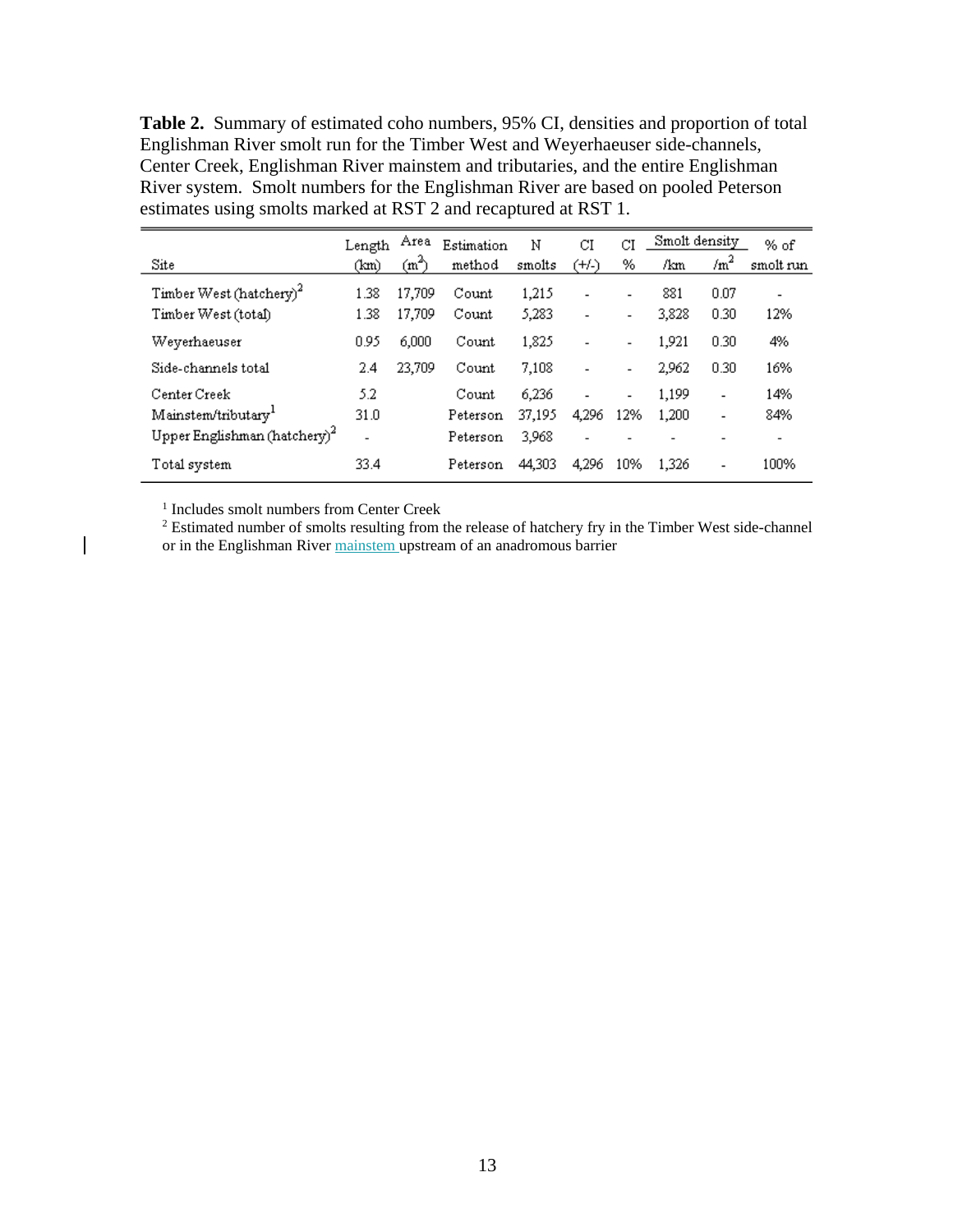

<span id="page-17-0"></span>**Figure 1.** Map of the Englishman River watershed.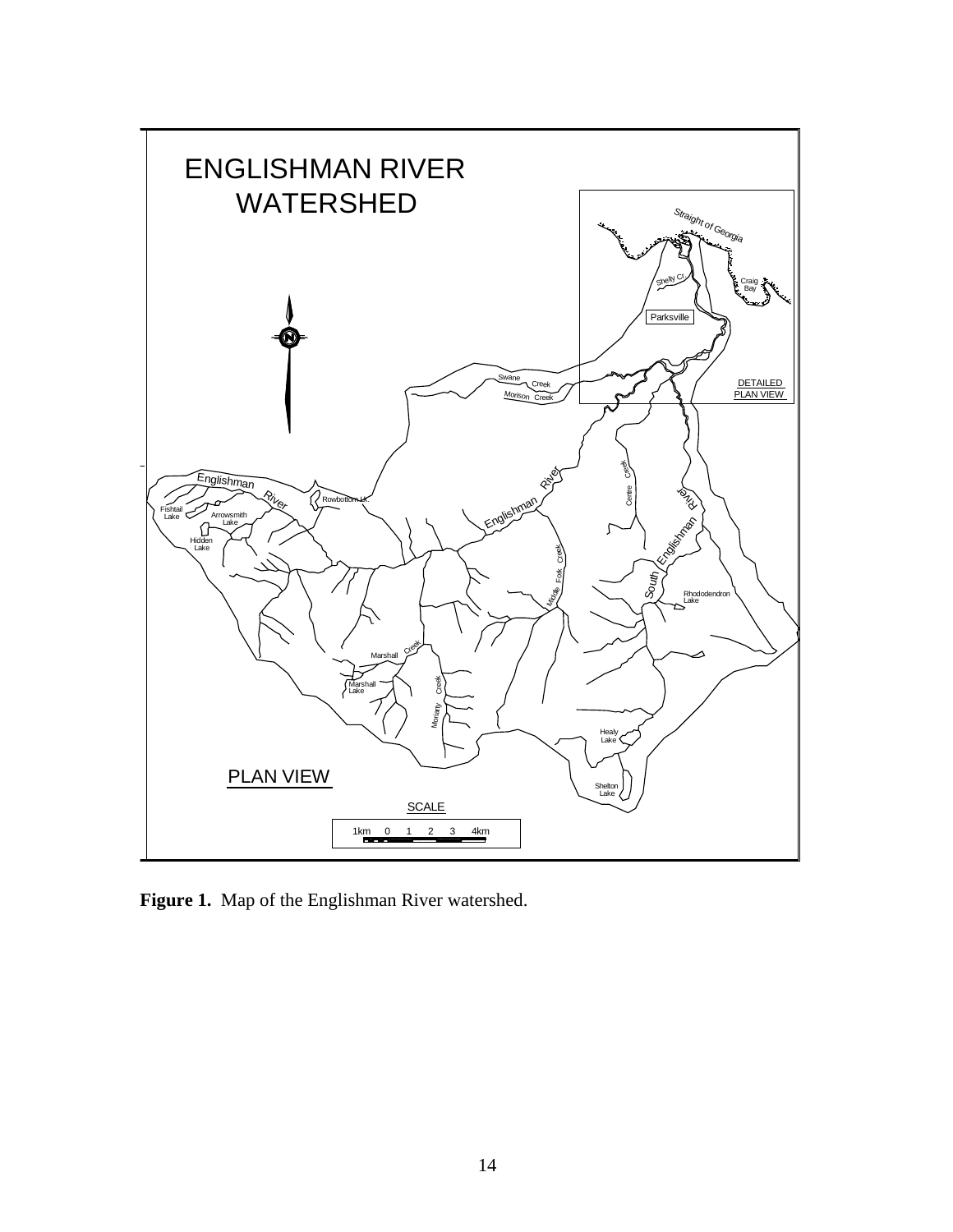

<span id="page-18-0"></span>**Figure 2.** Map of the lower Englishman River showing the location of two rotary screw traps (RST) in the mainstem and two constructed side-channels and the downstream trap (weir) locations for these sites.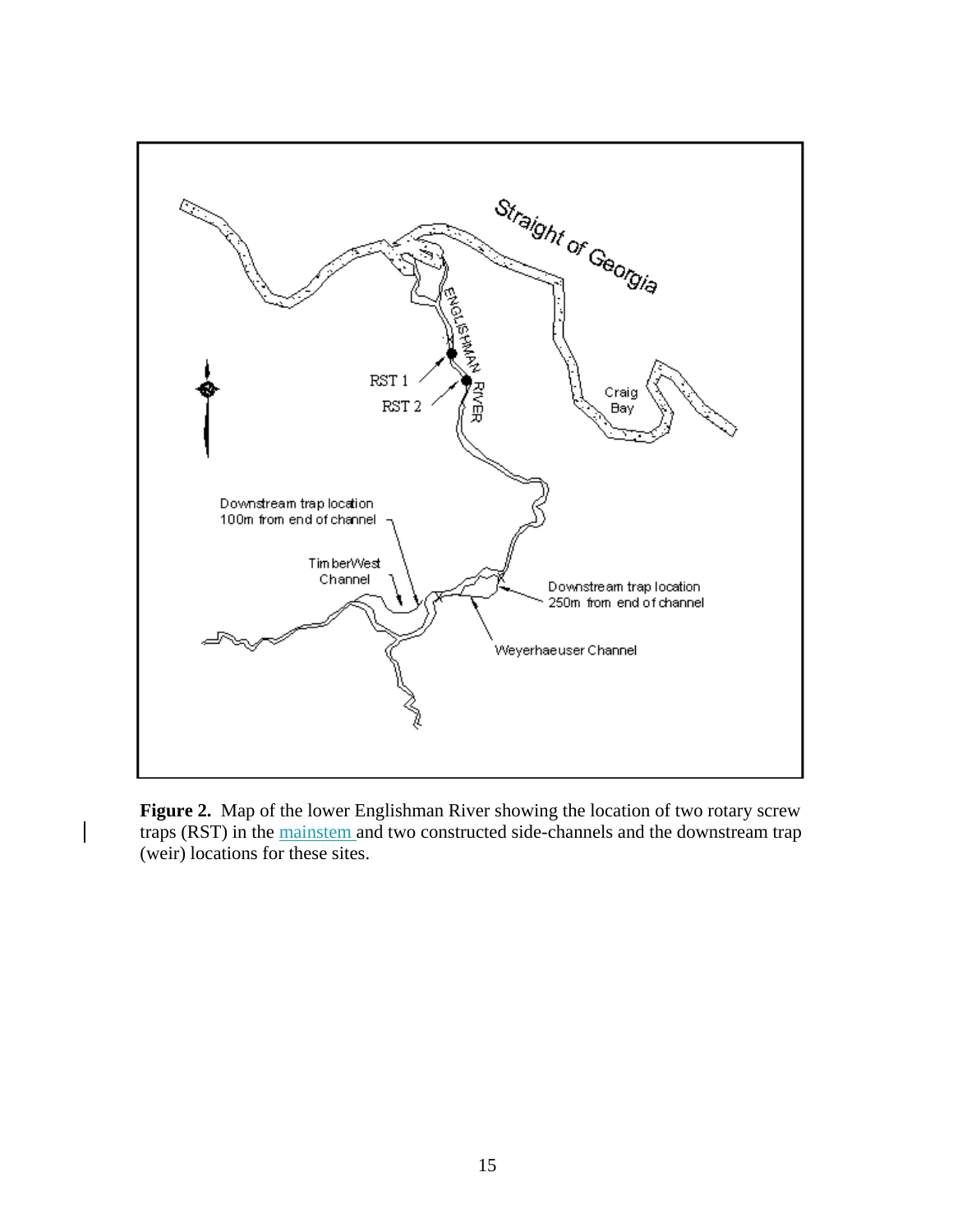

<span id="page-19-0"></span>Figure 3. Daily catches of coho smolts at the Timber West and Weyerhaeuser sidechannel weirs, Center Creek weir and rotary screw traps positions 1.9 km (RST 1) and 4 km (RST 2) above tidewater on the English River.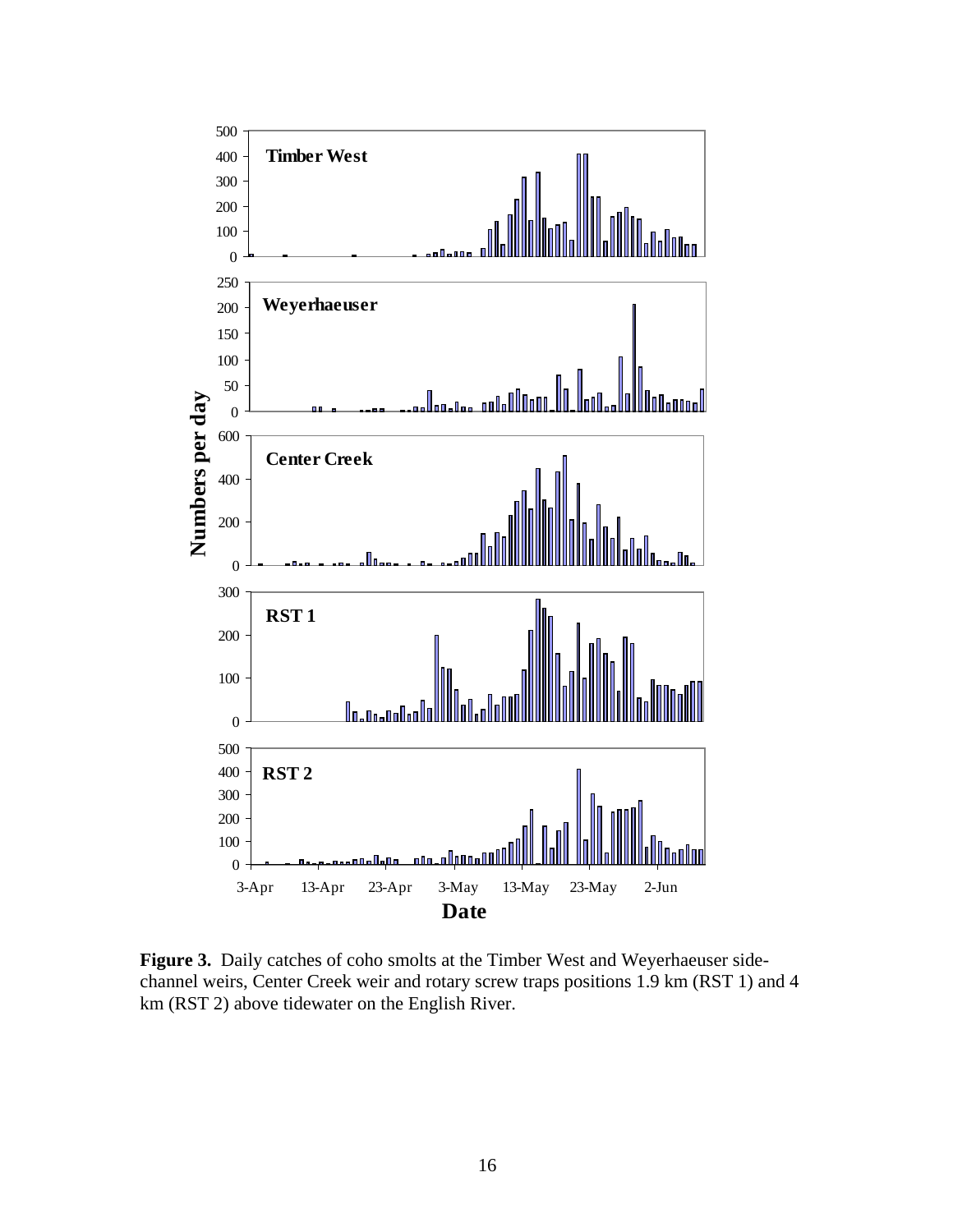

<span id="page-20-0"></span>**Figure 4.** Cumulative daily proportions of coho smolts marked at either the side-channel or Center Creek weirs, RST 2 (RST 1 captures only) and unmarked that were captured at captured at the rotary screw traps situated 4 km (RST 2) and 1.9 km (RST 1) upstream of tidewater on the Englishman River.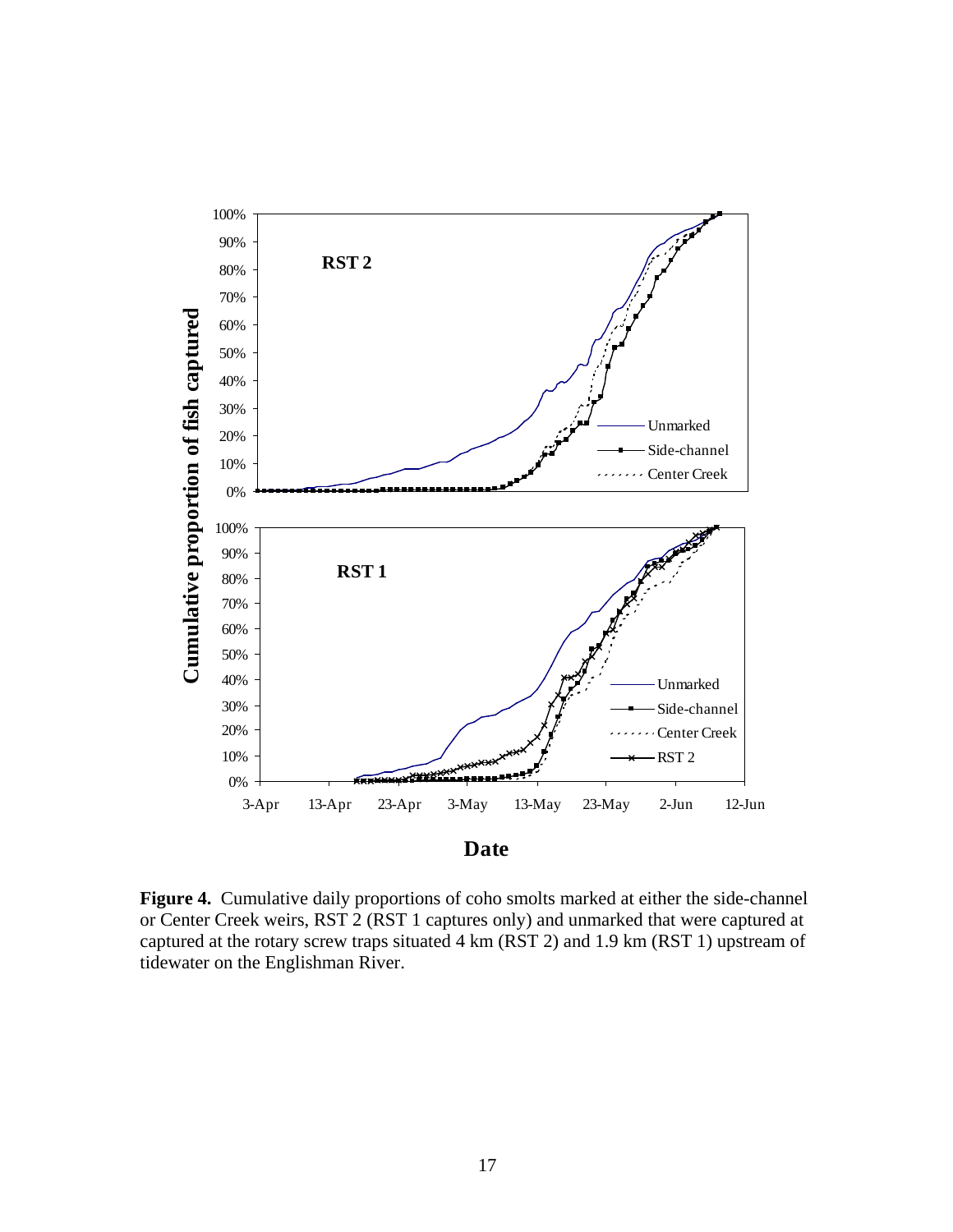

<span id="page-21-0"></span>**Figure 5.** Weighted mean fork length of coho captured at downstream weirs in Center Creek (CC), Timber West (TW) and Weyerhaeuser (W) side-channels, and unmarked smolts captured at two rotary screw traps situated 1.9 (RST 1) and 4 km (RST 2) upstream of tide-water on the Englishman River. Error bars represent 95% confidence intervals.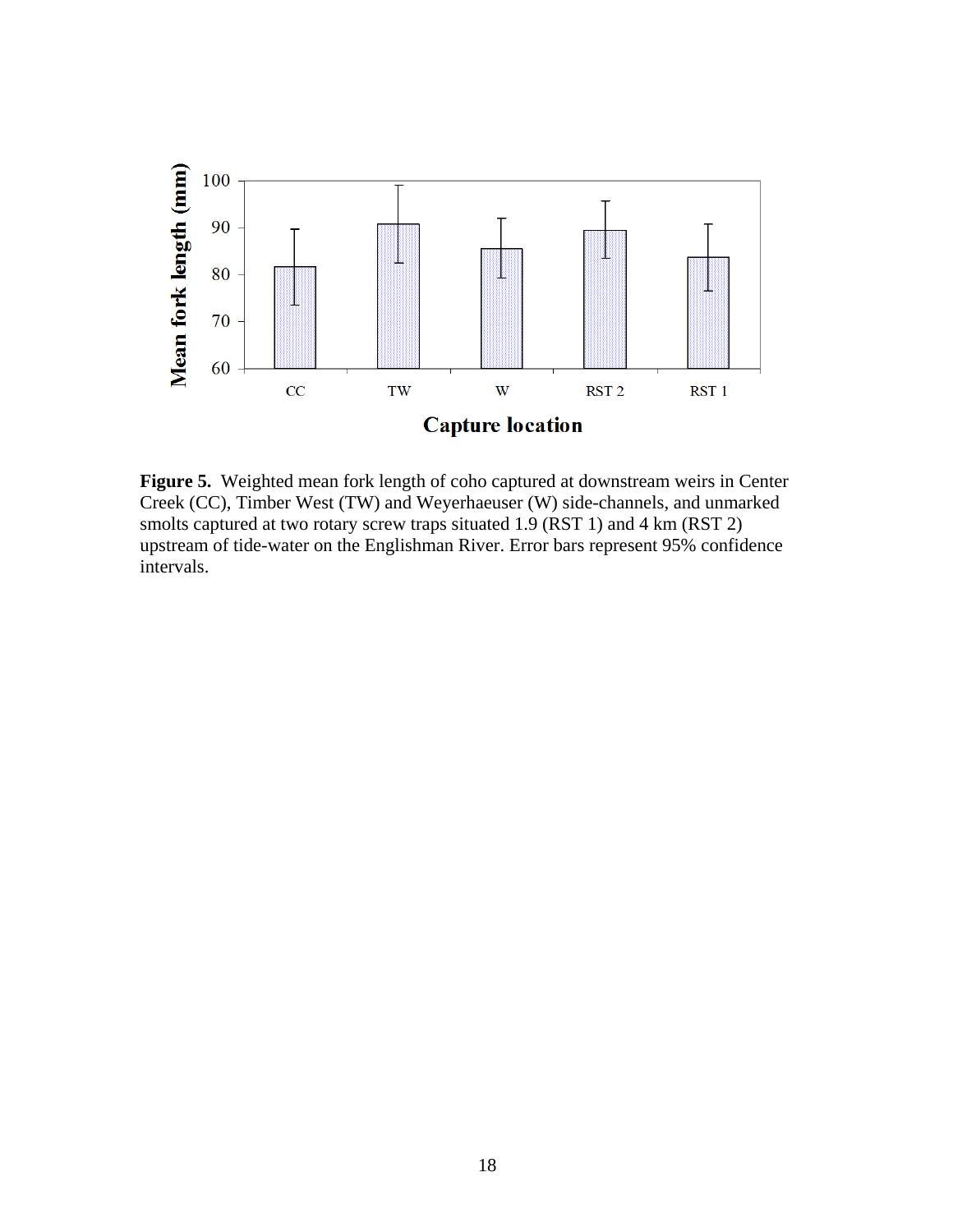<span id="page-22-0"></span>**Appendix 1.** Numbers of coho smolts marked and released (M), numbers of marked and unmarked smolts recovered, percentages of marked smolts recovered (capture efficiency), and the proportion of catch that were marked in each of the 6 recovery periods (strata) for the lowermost rotary screw trap (RST 1) 1.9 km upstream of tidewater on the Englishman River.

| A. Side-channel                 |       |                | Recovery period               |                 |     |        |        |            |  |  |
|---------------------------------|-------|----------------|-------------------------------|-----------------|-----|--------|--------|------------|--|--|
|                                 |       | 1              | $\overline{2}$                | 3               | 4   | 5      | 6      |            |  |  |
|                                 |       |                |                               |                 |     |        |        |            |  |  |
|                                 |       | 3-April        | 30-April 12-May 19-May 26-May |                 |     |        | 2-June | Capture    |  |  |
|                                 | M     |                | 29-April 11-May 18-May 25-May |                 |     | 1-June | 8-June | efficiency |  |  |
| Marked                          | 6,279 |                |                               |                 |     |        |        |            |  |  |
| Marked recovereis               |       | $\overline{4}$ | 14                            | 201             | 183 | 122    | 80     | 0.10       |  |  |
| Total catch                     |       | 313            | 778                           | 1,338           | 994 | 690    | 541    |            |  |  |
| <b>Untagged Fish</b>            |       | 309            | 764                           | 1,137           | 811 | 568    | 461    |            |  |  |
| Proportion of marked recoveries |       | 1%             | 2%                            | 15%             | 18% | 18%    | 15%    |            |  |  |
|                                 |       |                |                               |                 |     |        |        |            |  |  |
| <b>B.</b> Center Creek          |       |                |                               | Recovery period |     |        |        |            |  |  |
|                                 |       | 1              | $\overline{2}$                | 3               | 4   | 5      | 6      |            |  |  |
|                                 |       |                |                               |                 |     |        |        |            |  |  |
|                                 |       | 3-April        | 30-April 12-May 19-May 26-May |                 |     |        | 2-June | Capture    |  |  |
|                                 | M     |                | 29-April 11-May 18-May 25-May |                 |     | 1-June | 8-June | efficiency |  |  |
| Marked                          | 6,159 |                |                               |                 |     |        |        |            |  |  |
| Marked recovereis               |       | 3              | 5                             | 197             | 169 | 102    | 132    | 0.10       |  |  |
| Total catch                     |       | 313            | 778                           | 1,338           | 994 | 690    | 541    |            |  |  |
| <b>Untagged Fish</b>            |       | 310            | 773                           | 1,141           | 825 | 588    | 409    |            |  |  |

| C. RST 2                        |     |                                              | Recovery period |     |     |        |            |
|---------------------------------|-----|----------------------------------------------|-----------------|-----|-----|--------|------------|
|                                 |     | 2                                            | 3               | 4   | 5   |        |            |
|                                 |     |                                              |                 |     |     |        |            |
|                                 |     | 3-April 30-April 12-May 19-May 26-May 2-June |                 |     |     |        | Capture    |
| М                               |     | 29-April 11-May 18-May 25-May 1-June         |                 |     |     | 8-June | efficiency |
| 3,015<br>Marked                 |     |                                              |                 |     |     |        |            |
| Marked recovereis               | 11  | 30                                           | 95              | 89  | 69  | 41     | 0.11       |
| Total catch                     | 313 | 778                                          | 1,338           | 994 | 690 | 541    |            |
| Untagged Fish                   | 302 | 748                                          | 1,243           | 905 | 621 | 500    |            |
| Proportion of marked recoveries | 4%  | 4%                                           | 7%              | 9%  | 10% | 8%     |            |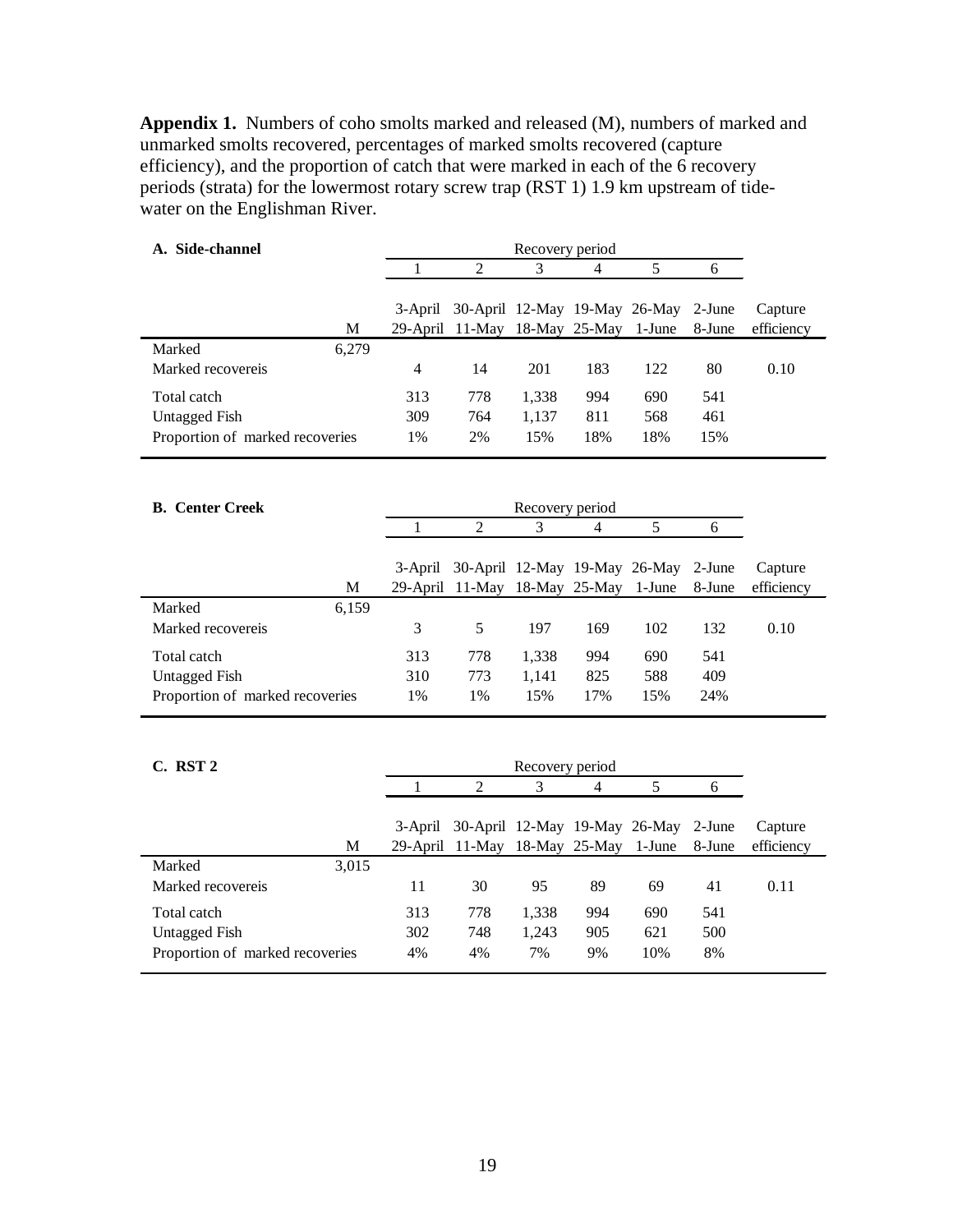<span id="page-23-0"></span>**Appendix 2.** Numbers of coho smolts marked and released (M), numbers of marked and unmarked smolts recovered, percentages of marked smolts recovered (capture efficiency), and the proportion of marked smolts recovered in each of the 6 recovery periods (strata) for recaptures of the two mark groups (A. Side-channel, B. Center Creek) at the rotary screw trap (RST 2) located 4.0 km upstream of tide-water on the Englishman River.

| Side-channel<br>A.              | Recovery period |     |                                       |     |                  |        |        |            |
|---------------------------------|-----------------|-----|---------------------------------------|-----|------------------|--------|--------|------------|
|                                 |                 |     | 2                                     | 3   | 4                | 5      |        |            |
|                                 |                 |     |                                       |     |                  |        |        |            |
|                                 |                 |     | 3-April 30-April 12-May 19-May 26-May |     |                  |        | 2-June | Capture    |
|                                 | М               |     | 29-April 11-May                       |     | $18$ -May 25-May | 1-June | 8-June | efficiency |
| Marked                          | 6,286           |     |                                       |     |                  |        |        |            |
| Marked recoveries               |                 | 2   | 40                                    | 133 | 253              | 242    | 136    | 0.13       |
|                                 |                 |     |                                       |     |                  |        |        |            |
| Total catch                     |                 | 351 | 563                                   | 856 | 1,302            | 1,293  | 501    |            |
| <b>Untagged Fish</b>            |                 | 349 | 523                                   | 723 | 1.049            | 1,051  | 365    |            |
| Proportion of marked recoveries |                 | 1%  | 7%                                    | 16% | 19%              | 19%    | 27%    |            |

| <b>B.</b> Center Creek          |       |                | Recovery period                       |     |       |        |        |            |  |  |
|---------------------------------|-------|----------------|---------------------------------------|-----|-------|--------|--------|------------|--|--|
|                                 |       |                | $\mathcal{L}$                         | 3   | 4     | 5      | n      |            |  |  |
|                                 |       |                |                                       |     |       |        |        |            |  |  |
|                                 |       |                | 3-April 30-April 12-May 19-May 26-May |     |       |        | 2-June | Capture    |  |  |
|                                 | М     |                | 29-April 11-May 18-May 25-May         |     |       | 1-June | 8-June | efficiency |  |  |
| Marked                          | 6,171 |                |                                       |     |       |        |        |            |  |  |
| Marked recoveries               |       | $\mathfrak{D}$ | 41                                    | 147 | 262   | 212    | 88     | 0.12       |  |  |
|                                 |       |                |                                       |     |       |        |        |            |  |  |
|                                 |       |                |                                       |     |       |        |        |            |  |  |
| Untagged Fish                   |       | 349            | 522                                   | 709 | 1,040 | 1,081  | 413    |            |  |  |
| Proportion of marked recoveries |       | 1%             | 7%                                    | 17% | 20%   | 16%    | 18%    |            |  |  |
| Total catch                     |       | 351            | 563                                   | 856 | 1,302 | 1,293  | 501    |            |  |  |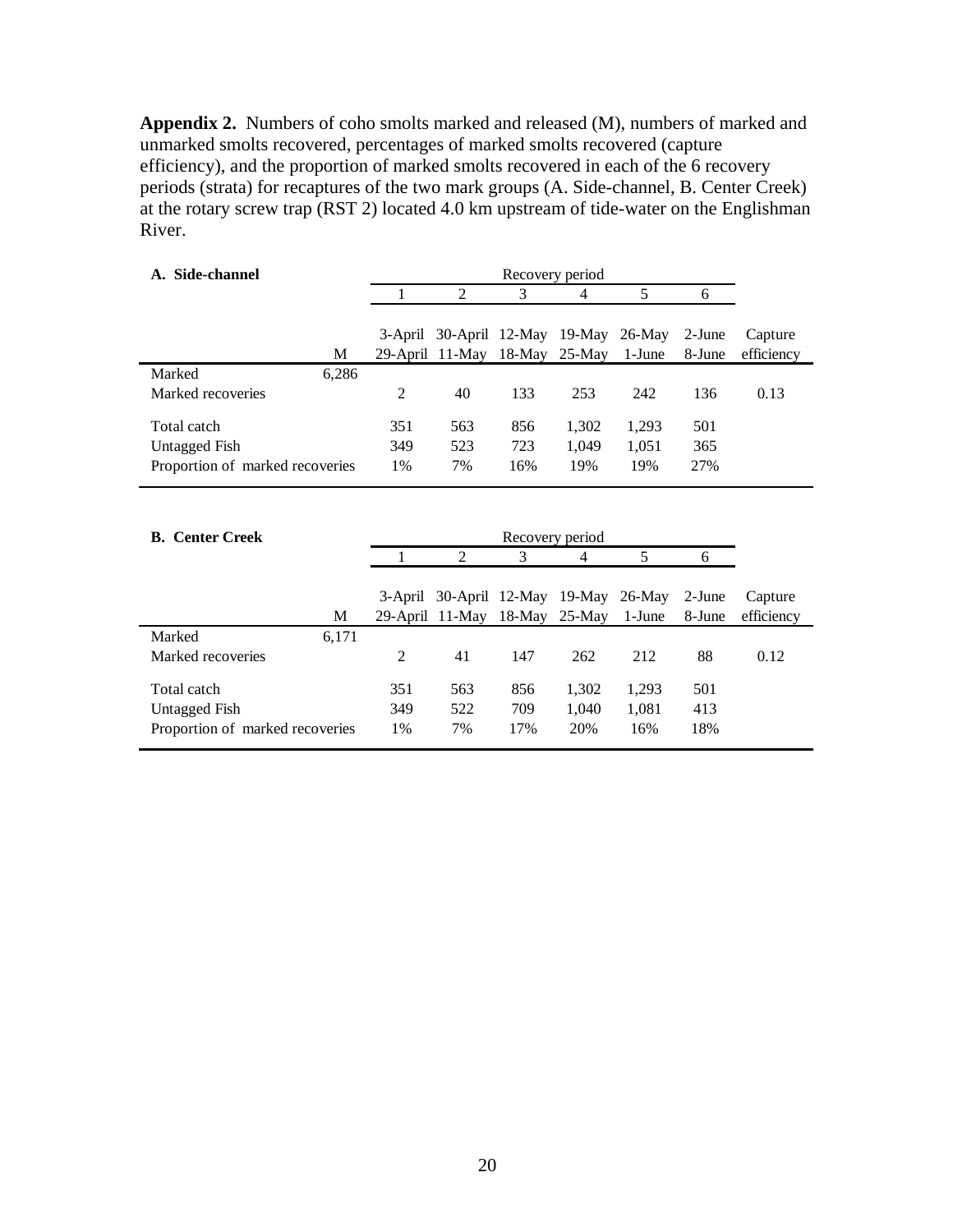

<span id="page-24-0"></span>**Appendix 3.** Water temperatures at two mainstem/tributary locations of the Englishman River (A. Mainstem) and at the two side-channel habitats (B. Side-channels).